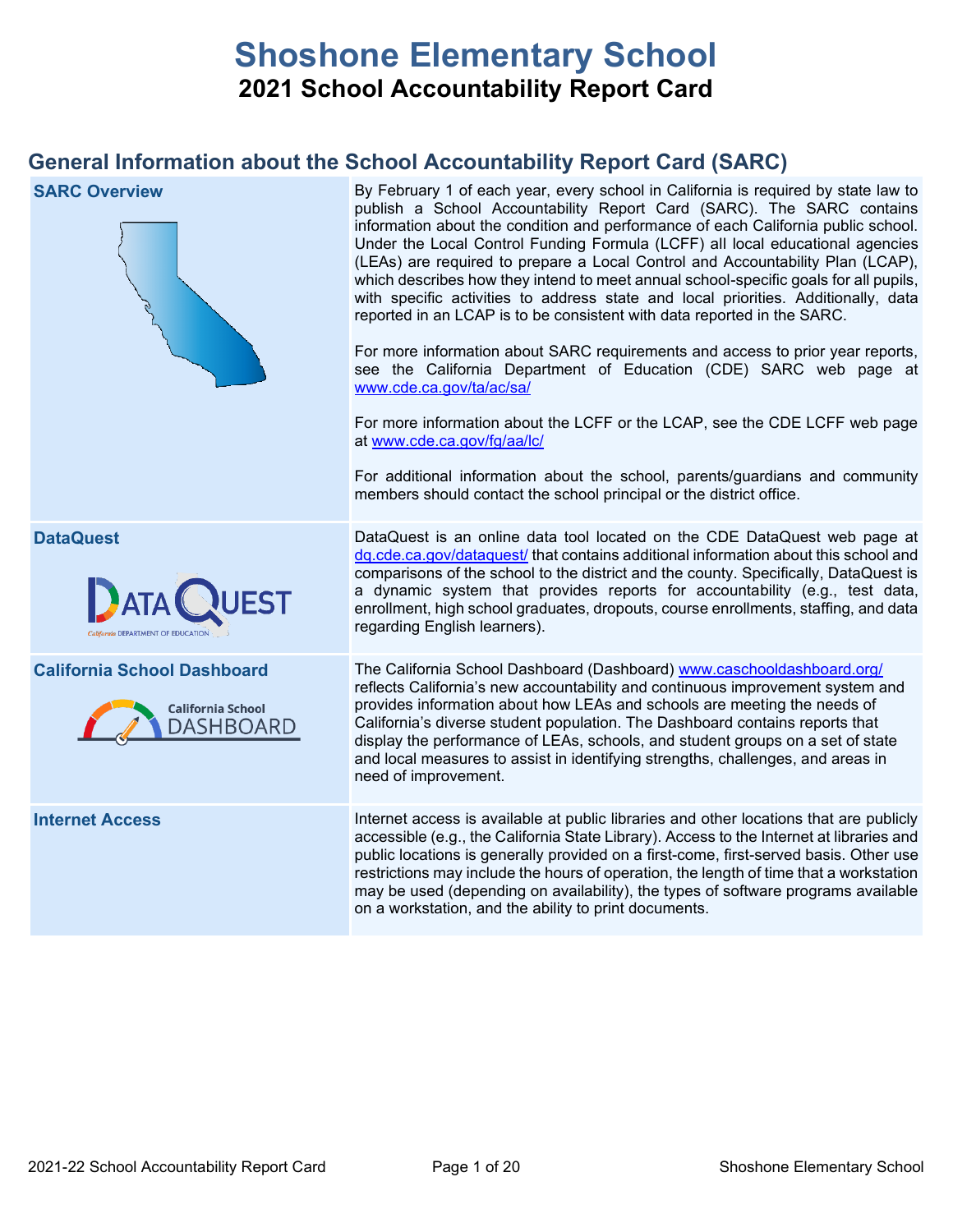## **2021-22 School Contact Information**

| EVET EE GUNGU GUNGUL INIGITIGGUN         |                              |  |  |  |
|------------------------------------------|------------------------------|--|--|--|
| <b>School Name</b>                       | Shoshone Elementary School   |  |  |  |
| <b>Street</b>                            | 72 Charles Brown             |  |  |  |
| City, State, Zip                         | Shoshone, CA 92384           |  |  |  |
| <b>Phone Number</b>                      | (760) 852-4303               |  |  |  |
| <b>Principal</b>                         | Craig Hill                   |  |  |  |
| <b>Email Address</b>                     | chill@deathvalleyschools.org |  |  |  |
| <b>School Website</b>                    |                              |  |  |  |
| <b>County-District-School (CDS) Code</b> | 14-63271-6008742             |  |  |  |

| 2021-22 District Contact Information |                                      |  |  |
|--------------------------------------|--------------------------------------|--|--|
| <b>District Name</b>                 | Death Valley Unified School District |  |  |
| <b>Phone Number</b>                  | $(760)$ 852-4303                     |  |  |
| Superintendent                       | Mr. Jim Copeland                     |  |  |
| <b>Email Address</b>                 | jcopeland@deathvalleyschools.org     |  |  |
| <b>District Website Address</b>      | deathvalleyschools.org               |  |  |

## **2021-22 School Overview**

Shoshone Elementary is one of 3 elementary/middle/comprehensive high schools in the Death Valley Unified. Curriculum is focused on Language arts, Mathematics, Science and the Social Sciences. The school supports cultural awareness on a daily basis through its diverse literature selections and policy of total inclusion at all grade levels.

Classes are arranged on a traditional schedule/year-round calendar. The 2021-2022 school year has seen a return to in school instruction coupled with distance learning for those desiring such. Any changes will be communicated to parents and will be in accordance with state, federal and county healthy department guidelines.

## **About this School**

## **2020-21 Student Enrollment by Grade Level**

| <b>Grade Level</b>      | Number of Students |
|-------------------------|--------------------|
| Kindergarten            | 4                  |
| Grade 1                 |                    |
| Grade 2                 | 3                  |
| Grade 3                 | 3                  |
| Grade 4                 |                    |
| <b>Total Enrollment</b> | 12                 |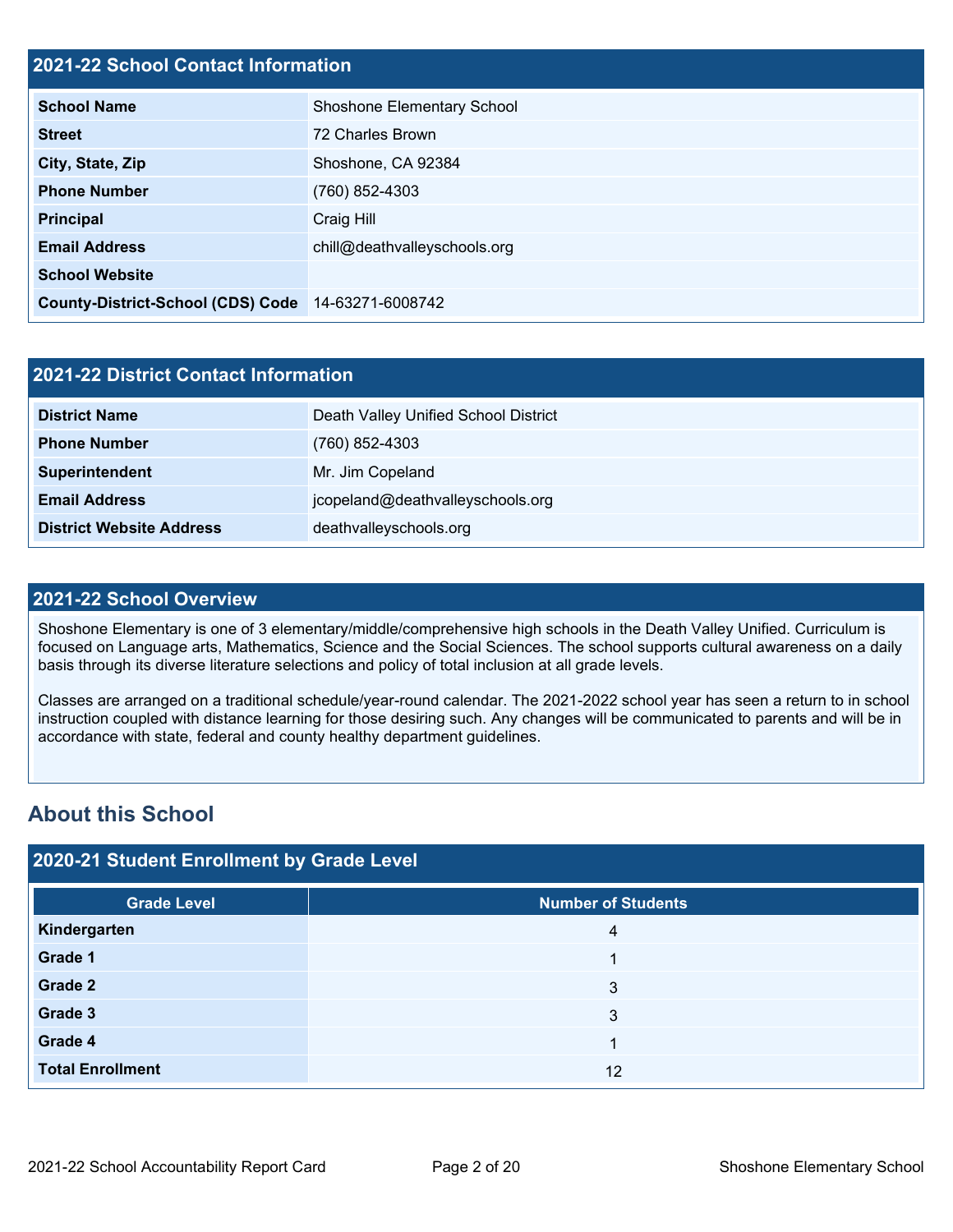## **2020-21 Student Enrollment by Student Group**

| <b>Student Group</b>                   | <b>Percent of Total Enrollment</b> |
|----------------------------------------|------------------------------------|
| <b>Female</b>                          | 50                                 |
| <b>Male</b>                            | 50                                 |
| <b>Hispanic or Latino</b>              | 41.7                               |
| <b>Two or More Races</b>               | 16.7                               |
| <b>White</b>                           | 25                                 |
| <b>English Learners</b>                | 8.3                                |
| <b>Socioeconomically Disadvantaged</b> | 50                                 |
| <b>Students with Disabilities</b>      | 8.3                                |

**A. Conditions of Learning State Priority: Basic**

The SARC provides the following information relevant to the State priority: Basic (Priority 1):

- Degree to which teachers are appropriately assigned and fully credentialed in the subject area and for the pupils they are teaching;
- Pupils have access to standards-aligned instructional materials; and
- School facilities are maintained in good repair

Note: For more information refer to the Updated Teacher Equity Definitions web page at<https://www.cde.ca.gov/pd/ee/teacherequitydefinitions.asp>

| 2019-20 Teacher Preparation and Placement                                                       |         |  |  |  |
|-------------------------------------------------------------------------------------------------|---------|--|--|--|
| <b>Authorization/Assignment</b>                                                                 | 2019-20 |  |  |  |
| Fully (Preliminary or Clear) Credentialed for Subject and Student Placement (properly assigned) |         |  |  |  |
| <b>Intern Credential Holders Properly Assigned</b>                                              |         |  |  |  |
| Teachers Without Credentials and Misassignments ("ineffective" under ESSA)                      |         |  |  |  |
| Credentialed Teachers Assigned Out-of-Field ("out-of-field" under ESSA)                         |         |  |  |  |
| <b>Unknown</b>                                                                                  |         |  |  |  |
| <b>Total Teaching Positions</b>                                                                 |         |  |  |  |

Note: The data in this table is based on Full Time Equivalent (FTE) status. One FTE equals one staff member working full time; one FTE could also represent two staff members who each work 50 percent of full time. Additionally, an assignment is defined as a position that an educator is assigned to based on setting, subject, and grade level. An authorization is defined as the services that an educator is authorized to provide to students.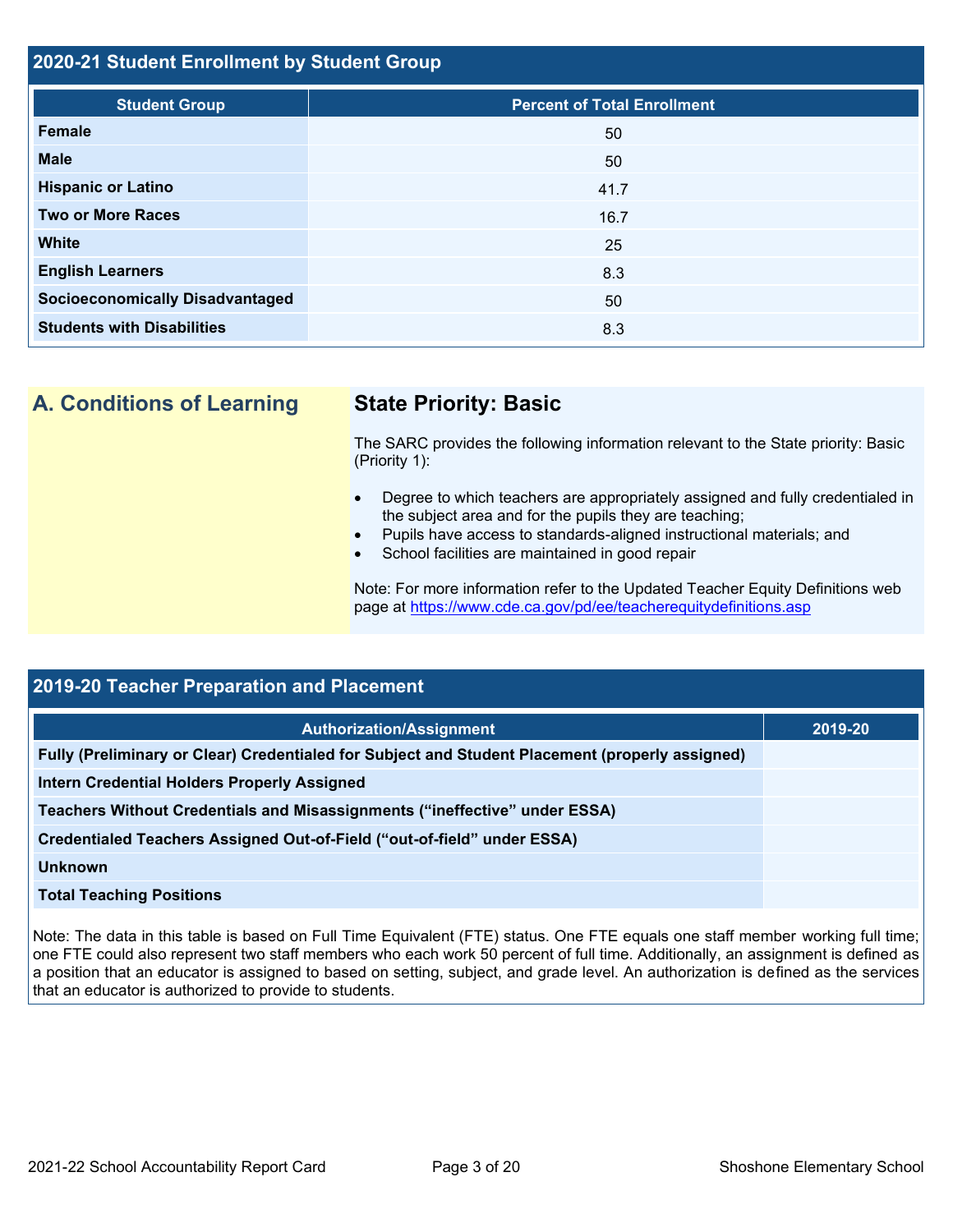## **2019-20 Teachers Without Credentials and Misassignments (considered "ineffective" under ESSA)**

| <b>Authorization/Assignment</b>                              | 2019-20 |
|--------------------------------------------------------------|---------|
| <b>Permits and Waivers</b>                                   | 0       |
| <b>Misassignments</b>                                        | 0       |
| <b>Vacant Positions</b>                                      | 0       |
| <b>Total Teachers Without Credentials and Misassignments</b> | 0       |

## **2019-20 Credentialed Teachers Assigned Out-of-Field (considered "out-of-field" under ESSA)**

| <b>Indicator</b>                                       | 2019-20 |
|--------------------------------------------------------|---------|
| Credentialed Teachers Authorized on a Permit or Waiver |         |
| <b>Local Assignment Options</b>                        |         |
| <b>Total Out-of-Field Teachers</b>                     |         |

## **2019-20 Class Assignments**

| <b>Indicator</b>                                                                                                                                    | 2019-20 |
|-----------------------------------------------------------------------------------------------------------------------------------------------------|---------|
| <b>Misassignments for English Learners</b><br>(a percentage of all the classes with English learners taught by teachers that are misassigned)       |         |
| No credential, permit or authorization to teach<br>(a percentage of all the classes taught by teachers with no record of an authorization to teach) |         |

## **2021-22 Quality, Currency, Availability of Textbooks and Other Instructional Materials**

Death Valley Unified held a public hearing on September 14, 2021, and determined that each school within the district had sufficient and good quality textbooks, instructional materials, or science lab equipment pursuant to the settlement of Williams VS. the State of California. All students, including English learners, are given their own individual standards-aligned textbooks or instructional materials, or both, in core subjects for use in the classroom and to take home. Textbooks and supplementary materials are adopted according to a cycle developed by the California Department of Education, making the textbooks used in the school the most current available. Materials approved for use by the State are reviewed by all teachers and a recommendation is made to the School Board by a selection committee composed of teachers and administrators. All recommended materials are available for parent examination at the district office prior to adoption. The table displays information collected in 2020 about the quality, currency, and availability of the standards-aligned textbooks and other instructional materials used at the school..

#### **Year and month in which the data were collected September 14, 2021** September 14, 2021

| <b>Subject</b>                | Textbooks and Other Instructional Materials/year of<br><b>Adoption</b> | <b>From</b><br><b>Most</b><br><b>Recent</b><br><b>Adoption</b> | <b>Percent</b><br><b>Students</b><br><b>Lacking Own</b><br><b>Assigned</b><br>Copy |
|-------------------------------|------------------------------------------------------------------------|----------------------------------------------------------------|------------------------------------------------------------------------------------|
| <b>Reading/Language Arts</b>  | <b>Houghton Mifflin Discoveries</b>                                    | Yes                                                            | $0\%$                                                                              |
| <b>Mathematics</b>            | 2015: Houghton Mifflin Go Math1                                        | Yes                                                            | $0\%$                                                                              |
| <b>History-Social Science</b> | 2007: Addison-Wesley<br>2007: MacMillian                               | Yes                                                            | $0\%$                                                                              |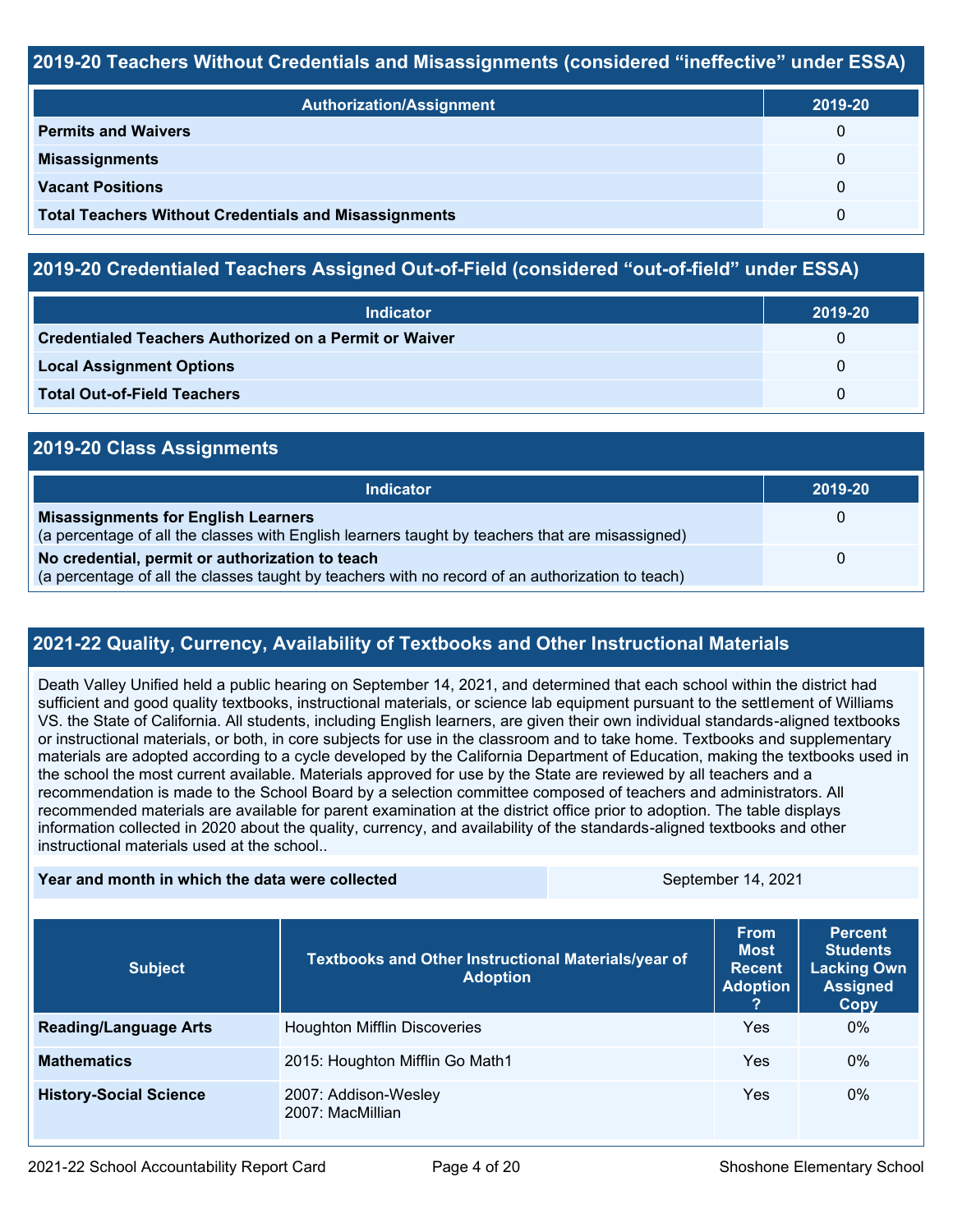## **School Facility Conditions and Planned Improvements**

Shoshone Elementary was originally constructed in 2004 and is comprised of 2 classrooms. a shared gymnasium, and a playground.

Cleaning Process: The superintendent works with the custodian to ensure that the school is maintained in a clean and safe manner.

Maintenance and Repair: District maintenance staff ensures that the repairs necessary to keep the school in good repair. Work order are used to ensure efficient service and to give highest priority to emergency repairs.

Deferred Maintenance Budget: The district participates in the State School Deferred Maintenance Program, which provides matching funds on a dollar for dollar basis, to assist school districts with expenditures for major repair or replacement of existing school building components. Typically this includes roofing, plumbing. healing, electrical systems, interior or exterior painting, and floor systems. For the 2020 -2021 school year the district allocated \$3,500 to be spent for ongoing maintenance at Shoshone Elementary. This represents less than 5% of the district's general fund budget.

#### **Year and month of the most recent FIT report** And Allen Manuary 14, 2022 **January 14**, 2022

| <b>System Inspected</b>                                                       | <b>Rate</b><br>Good | Rate<br>Fair | Rate<br>Poor | <b>Repair Needed and Action Taken or Planned</b> |
|-------------------------------------------------------------------------------|---------------------|--------------|--------------|--------------------------------------------------|
| <b>Systems:</b><br>Gas Leaks, Mechanical/HVAC, Sewer                          | X                   |              |              |                                                  |
| Interior:<br><b>Interior Surfaces</b>                                         | X                   |              |              |                                                  |
| <b>Cleanliness:</b><br>Overall Cleanliness, Pest/Vermin Infestation           | X                   |              |              |                                                  |
| <b>Electrical</b>                                                             | $\times$            |              |              |                                                  |
| <b>Restrooms/Fountains:</b><br>Restrooms, Sinks/ Fountains                    | $\sf X$             |              |              |                                                  |
| Safety:<br>Fire Safety, Hazardous Materials                                   | X                   |              |              |                                                  |
| Structural:<br>Structural Damage, Roofs                                       | $\times$            |              |              |                                                  |
| <b>External:</b><br>Playground/School Grounds, Windows/<br>Doors/Gates/Fences | X                   |              |              |                                                  |

| <b>Overall Facility Rate</b> |      |      |      |  |  |  |
|------------------------------|------|------|------|--|--|--|
| ∣ Exemplary <sup>∖</sup>     | Good | Fair | Poor |  |  |  |
| v<br>∧                       |      |      |      |  |  |  |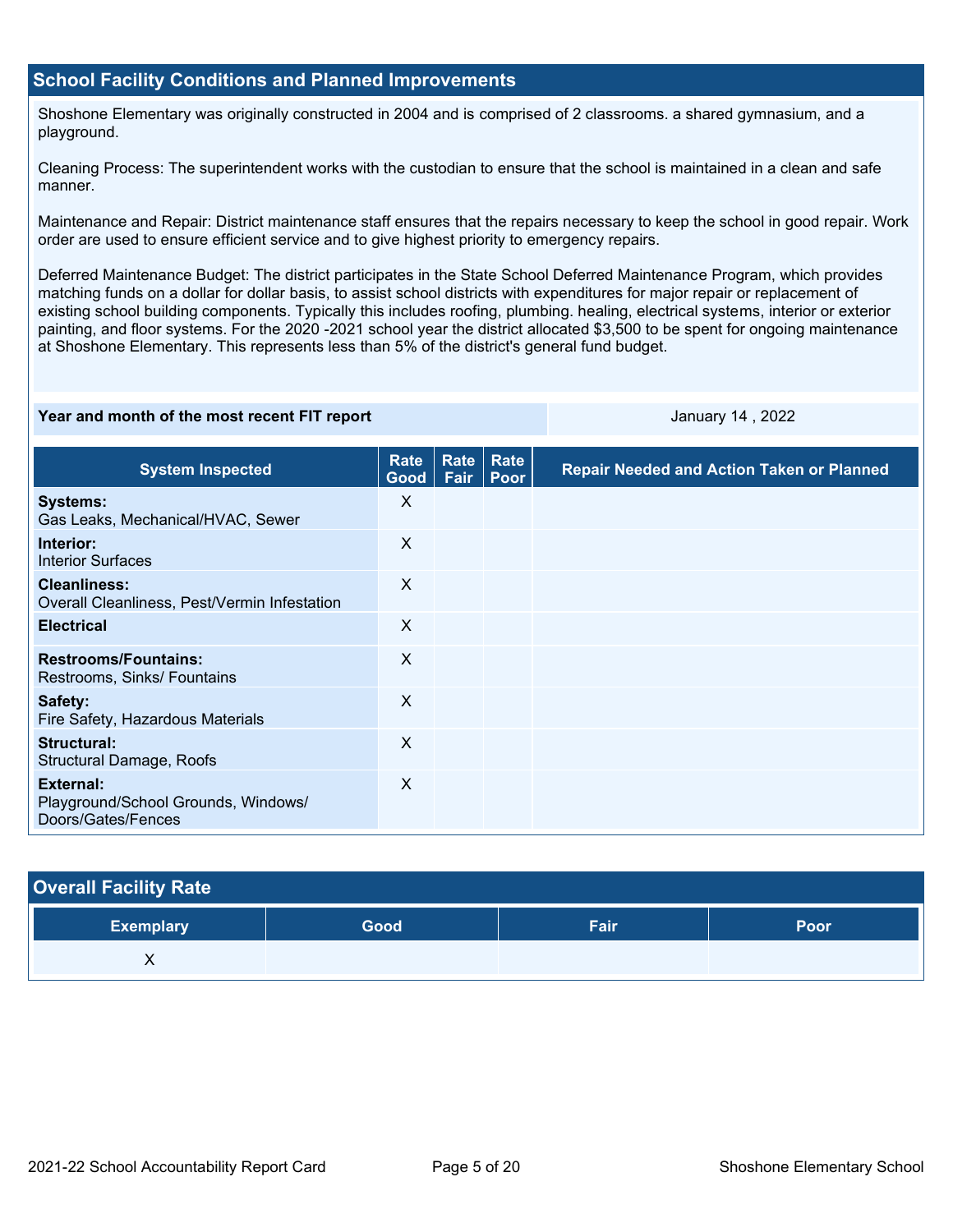## **B. Pupil Outcomes State Priority: Pupil Achievement**

The SARC provides the following information relevant to the State priority: Pupil Achievement (Priority 4):

#### **Statewide Assessments**

(i.e., California Assessment of Student Performance and Progress [CAASPP] System includes the Smarter Balanced Summative Assessments for students in the general education population and the California Alternate Assessments [CAAs] for English language arts/literacy [ELA] and mathematics given in grades three through eight and grade eleven. Only eligible students may participate in the administration of the CAAs. CAAs items are aligned with alternate achievement standards, which are linked with the Common Core State Standards [CCSS] for students with the most significant cognitive disabilities).

The CAASPP System encompasses the following assessments and student participation requirements:

- 1. **Smarter Balanced Summative Assessments and CAAs for ELA** in grades three through eight and grade eleven.
- 2. **Smarter Balanced Summative Assessments and CAAs for mathematics** in grades three through eight and grade eleven.
- 3. **California Science Test (CAST) and CAAs for Science** in grades five, eight, and once in high school (i.e., grade ten, eleven, or twelve).

#### **SARC Reporting in the 2020-2021 School Year Only**

Where the most viable option, LEAs were required to administer the statewide summative assessment in ELA and mathematics. Where a statewide summative assessment was not the most viable option for the LEA (or for one or more gradelevel[s] within the LEA) due to the pandemic, LEAs were allowed to report results from a different assessment that met the criteria established by the State Board of Education (SBE) on March 16, 2021. The assessments were required to be:

- Aligned with CA CCSS for ELA and mathematics;
- Available to students in grades 3 through 8, and grade 11; and
- Uniformly administered across a grade, grade span, school, or district to all eligible students.

#### **Options**

Note that the CAAs could only be administered in-person following health and safety requirements. If it was not viable for the LEA to administer the CAAs in person with health and safety guidelines in place, the LEA was directed to not administer the tests. There were no other assessment options available for the CAAs. Schools administered the Smarter Balanced Summative Assessments for ELA and mathematics, other assessments that meet the SBE criteria, or a combination of both, and they could only choose one of the following:

- Smarter Balanced ELA and mathematics summative assessments;
- Other assessments meeting the SBE criteria; or
- Combination of Smarter Balanced ELA and mathematics summative assessments and other assessments.

The percentage of students who have successfully completed courses that satisfy the requirements for entrance to the University of California and the California State University, or career technical education sequences or programs of study.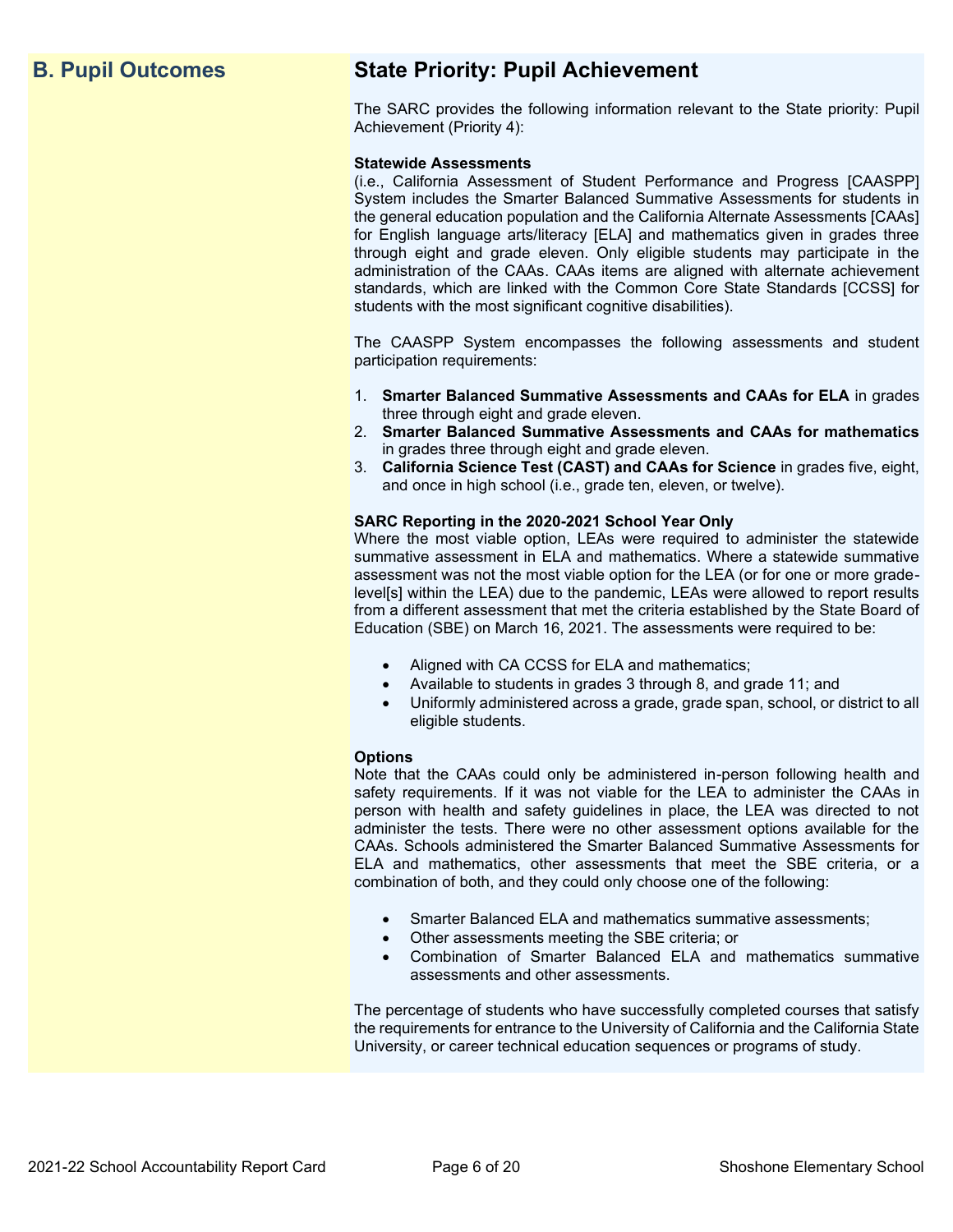## **Percentage of Students Meeting or Exceeding the State Standard on CAASPP**

This table displays CAASPP test results in ELA and mathematics for all students grades three through eight and grade eleven taking and completing a state-administered assessment.

The 2019-2020 data cells with N/A values indicate that the 2019-2020 data are not available due to the COVID-19 pandemic and resulting summative test suspension. The Executive Order N-30-20 was issued which waived the assessment, accountability, and reporting requirements for the 2019-2020 school year.

The 2020-2021 data cells have N/A values because these data are not comparable to other year data due to the COVID-19 pandemic during the 2020-2021 school year. Where the CAASPP assessments in ELA and/or mathematics is not the most viable option, the LEAs were allowed to administer local assessments. Therefore, the 2020-2021 data between school years for the school, district, state are not an accurate comparison. As such, it is inappropriate to compare results of the 2020-2021 school year to other school years.

| Subject                                                              | <b>School</b><br>2019-20 | <b>School</b><br>2020-21 | <b>District</b><br>2019-20 | <b>District</b><br>2020-21 | <b>State</b><br>2019-20 | <b>State</b><br>2020-21 |
|----------------------------------------------------------------------|--------------------------|--------------------------|----------------------------|----------------------------|-------------------------|-------------------------|
| <b>English Language Arts/Literacy</b><br>$\left($ grades 3-8 and 11) | N/A                      | N/A                      | N/A                        | N/A                        | N/A                     | N/A                     |
| <b>Mathematics</b><br>$(grades 3-8 and 11)$                          | N/A                      | N/A                      | N/A                        | N/A                        | N/A                     | N/A                     |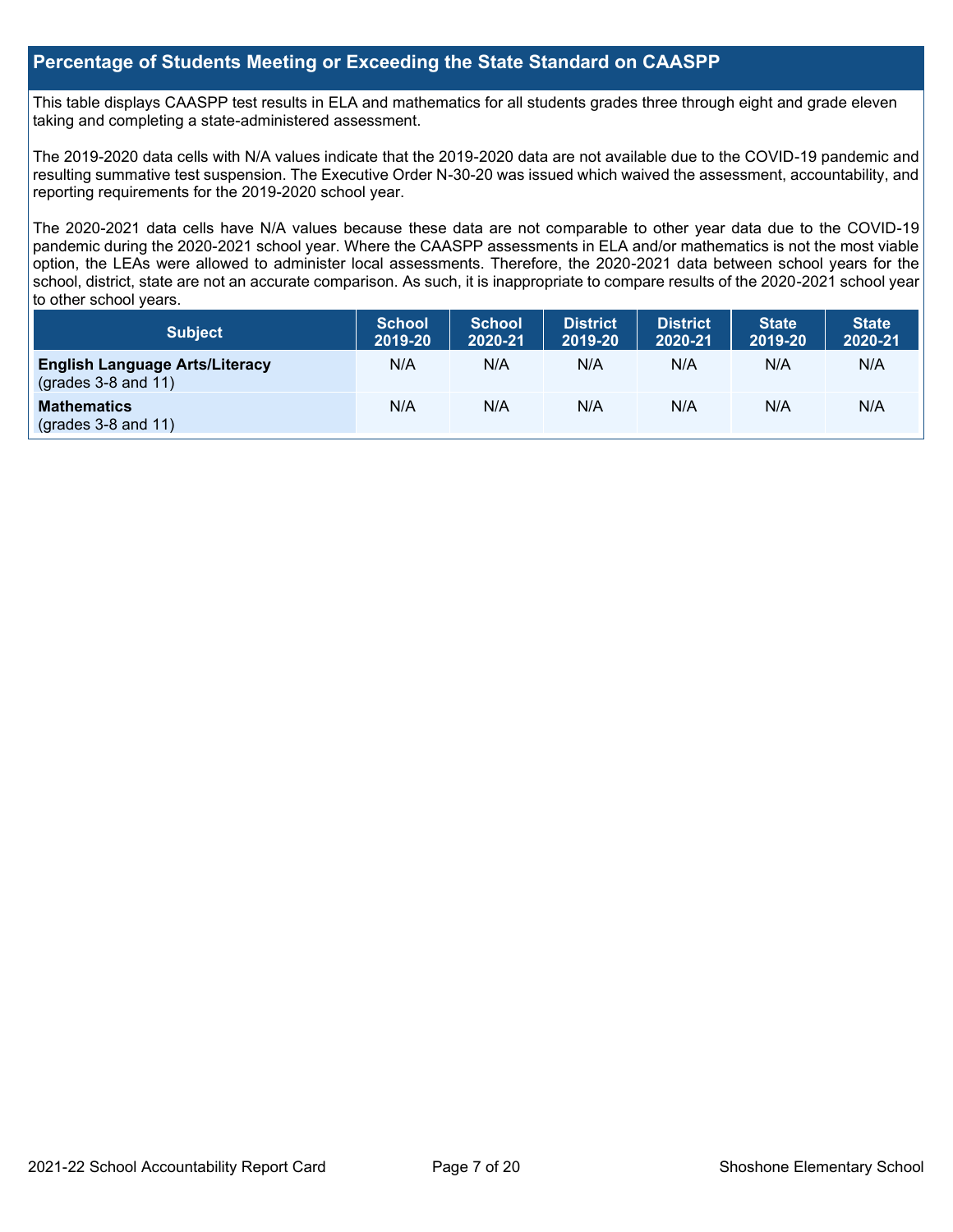## **2020-21 CAASPP Test Results in ELA by Student Group**

This table displays CAASPP test results in ELA by student group for students grades three through eight and grade eleven taking and completing a state-administered assessment. The CDE will populate this table for schools in cases where the school administered the CAASPP assessment. In cases where the school administered a local assessment instead of CAASPP, the CDE will populate this table with "NT" values, meaning this school did not test students using the CAASPP. See the local assessment(s) table for more information.

| <b>CAASPP</b><br><b>Student Groups</b>               | <b>CAASPP</b><br><b>Total</b><br><b>Enrollment</b> | <b>CAASPP</b><br><b>Number</b><br><b>Tested</b> | <b>CAASPP</b><br><b>Percent</b><br><b>Tested</b> | <b>CAASPP</b><br><b>Percent</b><br><b>Not Tested</b> | <b>CAASPP</b><br><b>Percent</b><br><b>Met or</b><br><b>Exceeded</b> |
|------------------------------------------------------|----------------------------------------------------|-------------------------------------------------|--------------------------------------------------|------------------------------------------------------|---------------------------------------------------------------------|
| <b>All Students</b>                                  | --                                                 | $\sim$                                          | --                                               | --                                                   | $-$                                                                 |
| <b>Female</b>                                        |                                                    | --                                              |                                                  | --                                                   | --                                                                  |
| <b>Male</b>                                          | $\qquad \qquad -$                                  | $\sim$                                          | --                                               | --                                                   | --                                                                  |
| American Indian or Alaska Native                     | 0                                                  | $\mathbf 0$                                     | $\mathbf 0$                                      | 0                                                    | 0                                                                   |
| <b>Asian</b>                                         | $\mathbf 0$                                        | $\mathbf 0$                                     | $\mathbf{0}$                                     | $\Omega$                                             | $\Omega$                                                            |
| <b>Black or African American</b>                     | $\mathbf 0$                                        | $\mathbf 0$                                     | $\Omega$                                         | $\Omega$                                             | 0                                                                   |
| <b>Filipino</b>                                      | $\mathbf 0$                                        | $\mathbf 0$                                     | $\Omega$                                         | $\mathbf 0$                                          | 0                                                                   |
| <b>Hispanic or Latino</b>                            | $\qquad \qquad -$                                  | $\mathbf{u}$                                    | --                                               | --                                                   | --                                                                  |
| <b>Native Hawaiian or Pacific Islander</b>           | $\mathbf 0$                                        | $\mathbf 0$                                     | $\mathbf{0}$                                     | $\overline{0}$                                       | $\mathbf{0}$                                                        |
| <b>Two or More Races</b>                             | --                                                 | $\overline{\phantom{a}}$                        | --                                               | $\overline{\phantom{a}}$                             | --                                                                  |
| <b>White</b>                                         |                                                    | --                                              | --                                               | --                                                   |                                                                     |
| <b>English Learners</b>                              |                                                    | --                                              |                                                  |                                                      |                                                                     |
| <b>Foster Youth</b>                                  | 0                                                  | $\mathbf 0$                                     | $\mathbf 0$                                      | $\mathbf{0}$                                         | 0                                                                   |
| <b>Homeless</b>                                      | $\mathbf 0$                                        | $\pmb{0}$                                       | $\mathbf{0}$                                     | $\mathbf 0$                                          | 0                                                                   |
| <b>Military</b>                                      | 0                                                  | $\pmb{0}$                                       | $\Omega$                                         | $\mathbf{0}$                                         | 0                                                                   |
| <b>Socioeconomically Disadvantaged</b>               | $- -$                                              | --                                              |                                                  | --                                                   |                                                                     |
| <b>Students Receiving Migrant Education Services</b> | $\Omega$                                           | $\mathbf 0$                                     | $\Omega$                                         | $\Omega$                                             | 0                                                                   |
| <b>Students with Disabilities</b>                    | --                                                 | $\sim$                                          | --                                               | --                                                   | --                                                                  |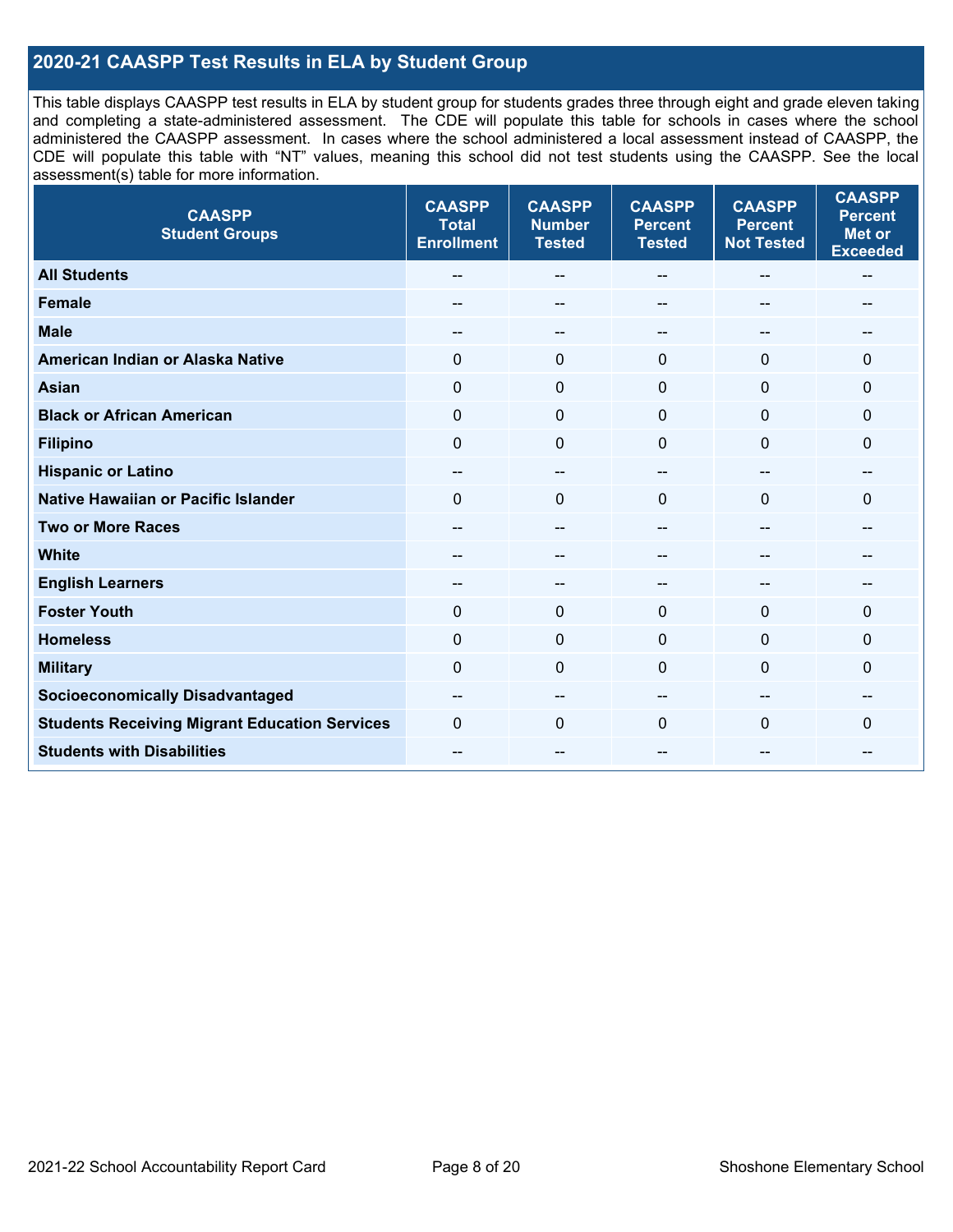## **2020-21 CAASPP Test Results in Math by Student Group**

This table displays CAASPP test results in Math by student group for students grades three through eight and grade eleven taking and completing a state-administered assessment. The CDE will populate this table for schools in cases where the school administered the CAASPP assessment. In cases where the school administered a local assessment instead of CAASPP, the CDE will populate this table with "NT" values, meaning this school did not test students using the CAASPP. See the local assessment(s) table for more information.

| <b>CAASPP</b><br><b>Student Groups</b>               | <b>CAASPP</b><br><b>Total</b><br><b>Enrollment</b> | <b>CAASPP</b><br><b>Number</b><br><b>Tested</b> | <b>CAASPP</b><br><b>Percent</b><br><b>Tested</b> | <b>CAASPP</b><br><b>Percent</b><br><b>Not Tested</b> | <b>CAASPP</b><br><b>Percent</b><br><b>Met or</b><br><b>Exceeded</b> |
|------------------------------------------------------|----------------------------------------------------|-------------------------------------------------|--------------------------------------------------|------------------------------------------------------|---------------------------------------------------------------------|
| <b>All Students</b>                                  | $- -$                                              | $\overline{\phantom{m}}$                        | --                                               | $\sim$                                               | $\overline{\phantom{a}}$                                            |
| <b>Female</b>                                        |                                                    | --                                              |                                                  | --                                                   |                                                                     |
| <b>Male</b>                                          | --                                                 | --                                              | --                                               | --                                                   | --                                                                  |
| American Indian or Alaska Native                     | $\Omega$                                           | $\mathbf 0$                                     | $\mathbf 0$                                      | $\mathbf{0}$                                         | 0                                                                   |
| <b>Asian</b>                                         | $\mathbf 0$                                        | $\mathbf 0$                                     | $\mathbf{0}$                                     | 0                                                    | 0                                                                   |
| <b>Black or African American</b>                     | $\Omega$                                           | $\mathbf 0$                                     | $\Omega$                                         | $\Omega$                                             | $\mathbf 0$                                                         |
| <b>Filipino</b>                                      | $\mathbf 0$                                        | $\mathbf 0$                                     | $\Omega$                                         | $\Omega$                                             | $\mathbf 0$                                                         |
| <b>Hispanic or Latino</b>                            | $\qquad \qquad -$                                  | $\overline{\phantom{a}}$                        | --                                               | $-$                                                  | --                                                                  |
| <b>Native Hawaiian or Pacific Islander</b>           | $\Omega$                                           | $\mathbf 0$                                     | 0                                                | $\mathbf{0}$                                         | $\mathbf 0$                                                         |
| <b>Two or More Races</b>                             | $\overline{a}$                                     | --                                              | --                                               | --                                                   | --                                                                  |
| <b>White</b>                                         | --                                                 | --                                              | --                                               | --                                                   | --                                                                  |
| <b>English Learners</b>                              | $- -$                                              | --                                              | --                                               | --                                                   | --                                                                  |
| <b>Foster Youth</b>                                  | 0                                                  | $\mathbf 0$                                     | $\mathbf{0}$                                     | $\mathbf{0}$                                         | $\mathbf 0$                                                         |
| <b>Homeless</b>                                      | $\mathbf 0$                                        | $\pmb{0}$                                       | $\mathbf{0}$                                     | $\mathbf 0$                                          | 0                                                                   |
| <b>Military</b>                                      | $\Omega$                                           | $\pmb{0}$                                       | $\Omega$                                         | $\Omega$                                             | 0                                                                   |
| <b>Socioeconomically Disadvantaged</b>               | $\overline{a}$                                     | --                                              | --                                               | --                                                   | --                                                                  |
| <b>Students Receiving Migrant Education Services</b> | $\Omega$                                           | $\mathbf 0$                                     | $\Omega$                                         | $\Omega$                                             | 0                                                                   |
| <b>Students with Disabilities</b>                    | --                                                 | $\overline{\phantom{m}}$                        | --                                               | --                                                   | --                                                                  |

## **2020-21 Local Assessment Test Results in ELA by Student Group**

This table displays Local Assessment test results in ELA by student group for students grades three through eight and grade eleven. LEAs/schools will populate this table for schools in cases where the school administered a local assessment. In cases where the school administered the CAASPP assessment, LEAs/schools will populate this table with "N/A" values in all cells, meaning this table is Not Applicable for this school.

| N/A<br><b>Student Groups</b>                                                               | <b>N/A</b><br><b>Total</b><br><b>Enrollment</b> | N/A<br><b>Number</b><br>Tested <b>\</b> | N/A<br><b>Percent</b><br>Tested | <b>N/A</b><br>Percent<br><b>Not Tested</b> | N/A<br><b>Percent</b><br>At or Above<br><b>Grade Level</b> |  |
|--------------------------------------------------------------------------------------------|-------------------------------------------------|-----------------------------------------|---------------------------------|--------------------------------------------|------------------------------------------------------------|--|
| <b>All Students</b>                                                                        | N/A                                             | N/A                                     | N/A                             | N/A                                        | N/A                                                        |  |
| *At or above the grade-level standard in the context of the local assessment administered. |                                                 |                                         |                                 |                                            |                                                            |  |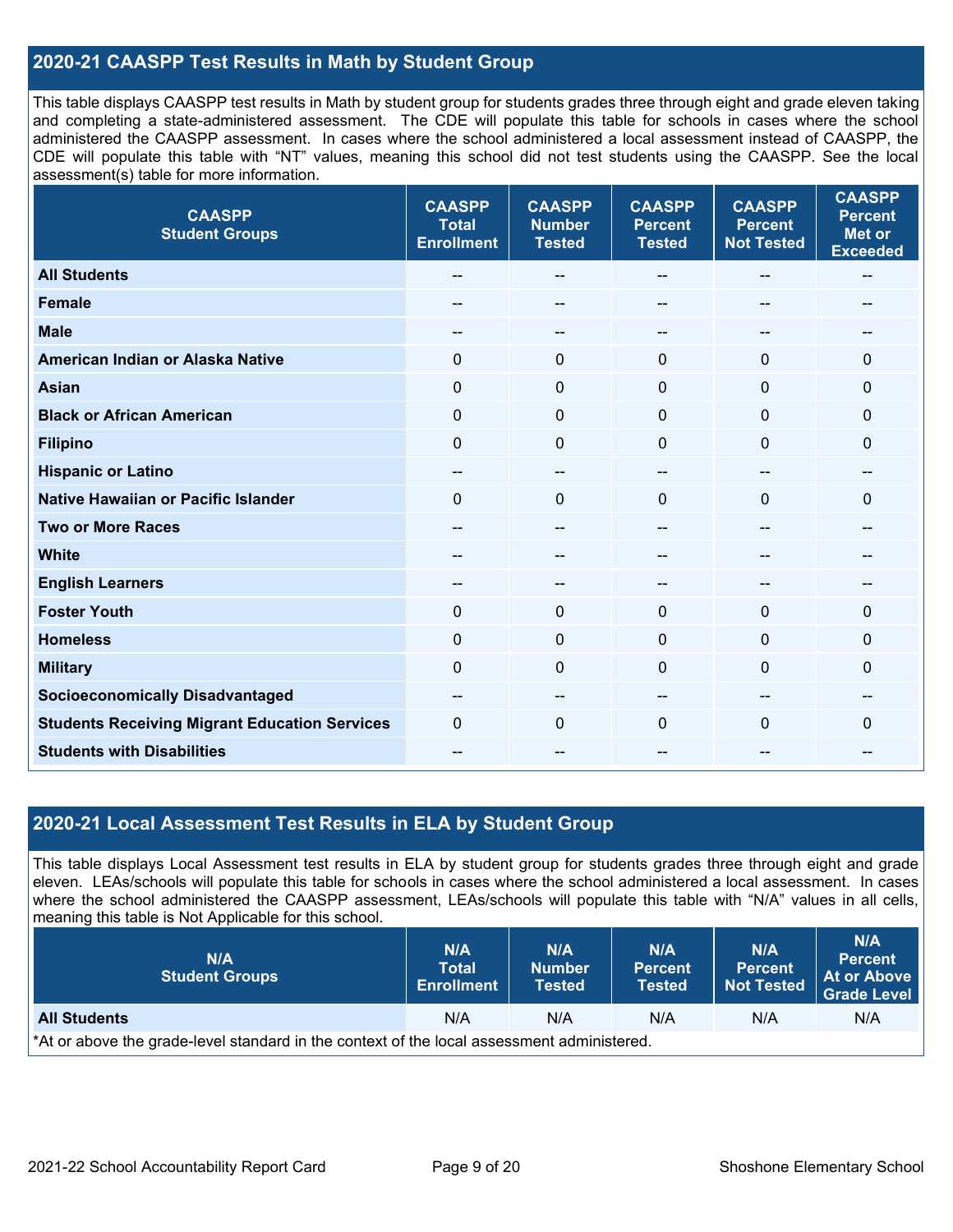## **2020-21 Local Assessment Test Results in Math by Student Group**

This table displays Local Assessment test results in Math by student group for students grades three through eight and grade eleven. LEAs/schools will populate this table for schools in cases where the school administered a local assessment. In cases where the school administered the CAASPP assessment, LEAs/schools will populate this table with "N/A" values in all cells, meaning this table is Not Applicable for this school.

| N/A<br><b>Student Groups</b>                                                               | <b>N/A</b><br><b>Total</b><br><b>Enrollment</b> | N/A<br><b>Number</b><br><b>Tested</b> | N/A<br><b>Percent</b><br><b>Tested</b> | <b>N/A</b><br><b>Percent</b><br><b>Not Tested</b> | N/A<br><b>Percent</b><br>At or Above<br><b>Grade Level</b> |  |  |
|--------------------------------------------------------------------------------------------|-------------------------------------------------|---------------------------------------|----------------------------------------|---------------------------------------------------|------------------------------------------------------------|--|--|
| N/A<br>N/A<br><b>All Students</b><br>N/A<br>N/A<br>N/A                                     |                                                 |                                       |                                        |                                                   |                                                            |  |  |
| *At or above the grade-level standard in the context of the local assessment administered. |                                                 |                                       |                                        |                                                   |                                                            |  |  |

## **CAASPP Test Results in Science for All Students**

This table displays the percentage of all students grades five, eight, and High School meeting or exceeding the State Standard.

The 2019-2020 data cells with N/A values indicate that the 2019-2020 data are not available due to the COVID-19 pandemic and resulting summative testing suspension. The Executive Order N-30-20 was issued which waived the assessment, accountability, and reporting requirements for the 2019-2020 school year.

For any 2020-2021 data cells with N/T values indicate that this school did not test students using the CAASPP Science.

| <b>Subject</b>                           | <b>School</b> | <b>School</b> | <b>District</b> | <b>District</b> | <b>State</b> | <b>State</b> |
|------------------------------------------|---------------|---------------|-----------------|-----------------|--------------|--------------|
|                                          | 2019-20       | 2020-21       | 2019-20         | 2020-21         | 2019-20      | 2020-21      |
| Science<br>(grades 5, 8 and high school) | N/A           | NT            | N/A             | N/A             | N/A          | 28.72        |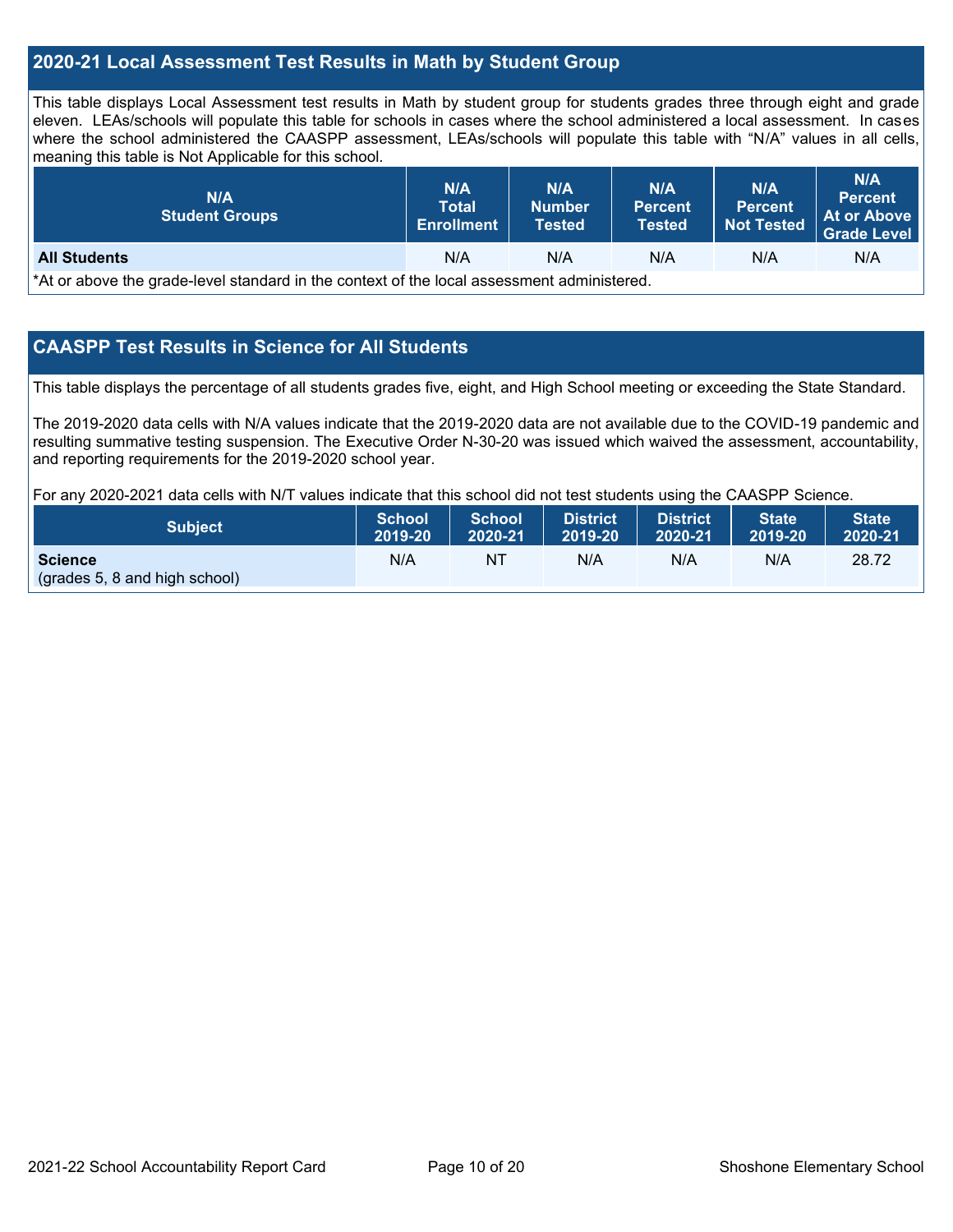## **2020-21 CAASPP Test Results in Science by Student Group**

This table displays CAASPP test results in Science by student group for students grades five, eight, and High School. For any data cells with N/T values indicate that this school did not test students using the CAASPP Science.

| <b>Student Group</b>                                 | <b>Total</b><br><b>Enrollment</b> | <b>Number</b><br><b>Tested</b> | <b>Percent</b><br><b>Tested</b> | <b>Percent</b><br><b>Not Tested</b> | <b>Percent</b><br>Met or<br><b>Exceeded</b> |
|------------------------------------------------------|-----------------------------------|--------------------------------|---------------------------------|-------------------------------------|---------------------------------------------|
| <b>All Students</b>                                  | <b>NT</b>                         | <b>NT</b>                      | <b>NT</b>                       | <b>NT</b>                           | <b>NT</b>                                   |
| <b>Female</b>                                        | <b>NT</b>                         | <b>NT</b>                      | <b>NT</b>                       | <b>NT</b>                           | <b>NT</b>                                   |
| <b>Male</b>                                          | <b>NT</b>                         | <b>NT</b>                      | <b>NT</b>                       | <b>NT</b>                           | <b>NT</b>                                   |
| American Indian or Alaska Native                     | <b>NT</b>                         | <b>NT</b>                      | <b>NT</b>                       | <b>NT</b>                           | <b>NT</b>                                   |
| <b>Asian</b>                                         | <b>NT</b>                         | <b>NT</b>                      | <b>NT</b>                       | <b>NT</b>                           | <b>NT</b>                                   |
| <b>Black or African American</b>                     | <b>NT</b>                         | <b>NT</b>                      | <b>NT</b>                       | <b>NT</b>                           | <b>NT</b>                                   |
| <b>Filipino</b>                                      | <b>NT</b>                         | <b>NT</b>                      | <b>NT</b>                       | <b>NT</b>                           | <b>NT</b>                                   |
| <b>Hispanic or Latino</b>                            | <b>NT</b>                         | <b>NT</b>                      | <b>NT</b>                       | <b>NT</b>                           | <b>NT</b>                                   |
| Native Hawaiian or Pacific Islander                  | <b>NT</b>                         | <b>NT</b>                      | <b>NT</b>                       | <b>NT</b>                           | <b>NT</b>                                   |
| <b>Two or More Races</b>                             | <b>NT</b>                         | <b>NT</b>                      | <b>NT</b>                       | <b>NT</b>                           | <b>NT</b>                                   |
| <b>White</b>                                         | <b>NT</b>                         | <b>NT</b>                      | <b>NT</b>                       | <b>NT</b>                           | <b>NT</b>                                   |
| <b>English Learners</b>                              | <b>NT</b>                         | <b>NT</b>                      | <b>NT</b>                       | <b>NT</b>                           | <b>NT</b>                                   |
| <b>Foster Youth</b>                                  | <b>NT</b>                         | <b>NT</b>                      | <b>NT</b>                       | <b>NT</b>                           | <b>NT</b>                                   |
| <b>Homeless</b>                                      | <b>NT</b>                         | <b>NT</b>                      | <b>NT</b>                       | <b>NT</b>                           | <b>NT</b>                                   |
| <b>Military</b>                                      | <b>NT</b>                         | <b>NT</b>                      | <b>NT</b>                       | <b>NT</b>                           | <b>NT</b>                                   |
| <b>Socioeconomically Disadvantaged</b>               | <b>NT</b>                         | <b>NT</b>                      | <b>NT</b>                       | <b>NT</b>                           | <b>NT</b>                                   |
| <b>Students Receiving Migrant Education Services</b> | <b>NT</b>                         | <b>NT</b>                      | <b>NT</b>                       | <b>NT</b>                           | <b>NT</b>                                   |
| <b>Students with Disabilities</b>                    | <b>NT</b>                         | <b>NT</b>                      | <b>NT</b>                       | <b>NT</b>                           | <b>NT</b>                                   |

## **B. Pupil Outcomes State Priority: Other Pupil Outcomes**

The SARC provides the following information relevant to the State priority: Other Pupil Outcomes (Priority 8): Pupil outcomes in the subject area of physical education.

## **2020-21 California Physical Fitness Test Results**

Due to the COVID-19 crisis, the Physical Fitness Test was suspended during the 2020-2021 school year and therefore no data are reported and each cell in this table is populated with "N/A."

| <b>Grade Level</b> | <b>Four of Six Fitness Standards</b> | <b>Five of Six Fitness Standards</b> | Percentage of Students Meeting   Percentage of Students Meeting   Percentage of Students Meeting<br><b>Six of Six Fitness Standards</b> |
|--------------------|--------------------------------------|--------------------------------------|-----------------------------------------------------------------------------------------------------------------------------------------|
| Grade 5            | N/A                                  | N/A                                  | N/A                                                                                                                                     |
| Grade 7            | N/A                                  | N/A                                  | N/A                                                                                                                                     |
| Grade 9            | N/A                                  | N/A                                  | N/A                                                                                                                                     |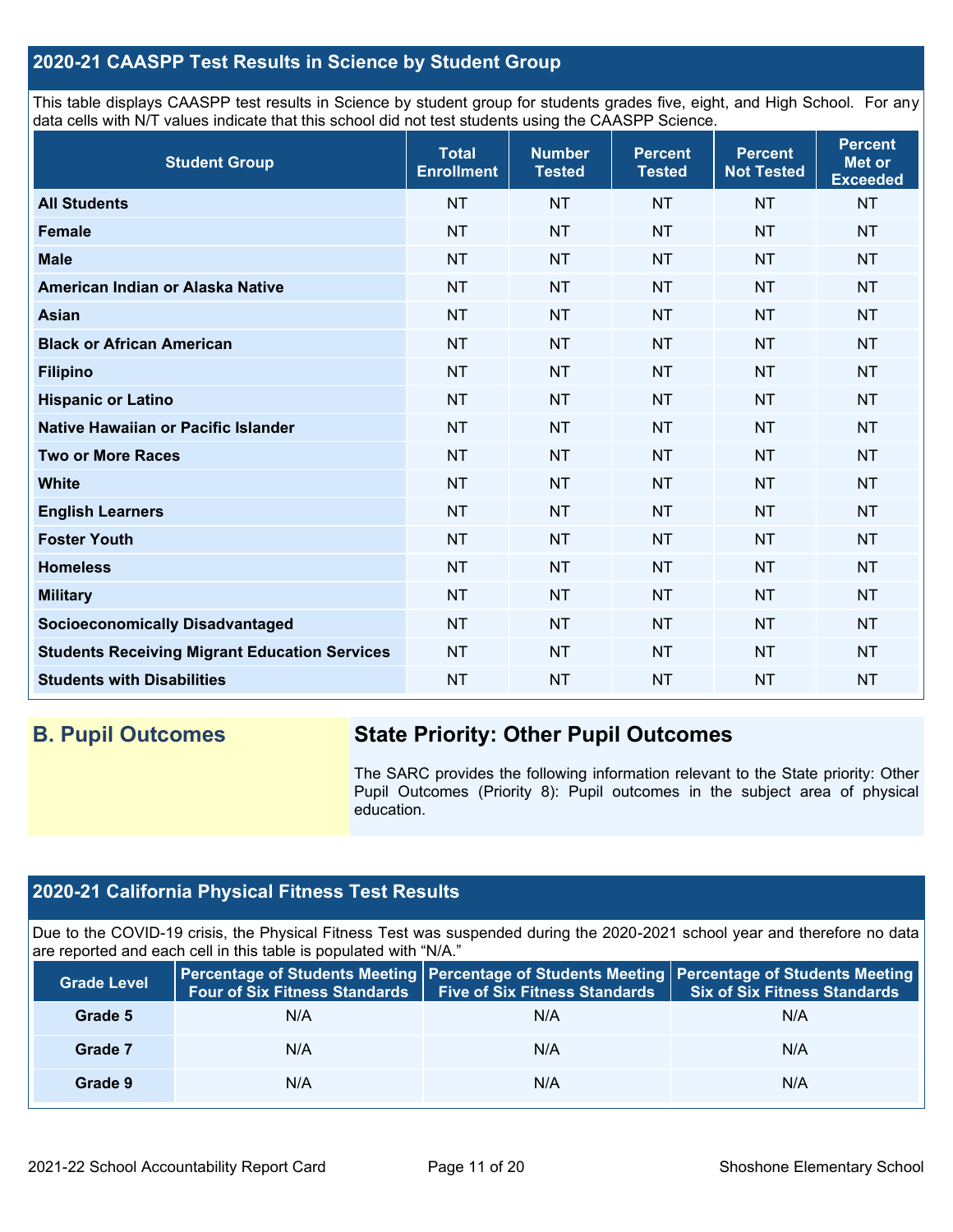## **C. Engagement State Priority: Parental Involvement**

The SARC provides the following information relevant to the State priority: Parental Involvement (Priority 3): Efforts the school district makes to seek parent input in making decisions regarding the school district and at each school site.

### **2021-22 Opportunities for Parental Involvement**

Shoshone Elementary greatly benefits from supportive parents who participate in school activities as time and distances permit. Parent participation in field trips and extra-curricular activities is welcomed.

Contact Information --

Parents and/or community members who wish to participate in leadership teams or school committees, school activities may contact Shoshone Elementary at 760.852.4303 or the Principal, Craig Hill at chill@deathvalleyschools.org.

## **2020-21 Chronic Absenteeism by Student Group**

| <b>Student Group</b>                                 | <b>Cumulative</b><br><b>Enrollment</b> | <b>Chronic</b><br><b>Absenteeism</b><br><b>Eligible Enrollment</b> | <b>Chronic</b><br><b>Absenteeism</b><br><b>Count</b> | <b>Chronic</b><br><b>Absenteeism</b><br><b>Rate</b> |
|------------------------------------------------------|----------------------------------------|--------------------------------------------------------------------|------------------------------------------------------|-----------------------------------------------------|
| <b>All Students</b>                                  | 14                                     | 14                                                                 | $\Omega$                                             | 0.0                                                 |
| <b>Female</b>                                        | $\overline{7}$                         | $\overline{7}$                                                     | $\Omega$                                             | 0.0                                                 |
| <b>Male</b>                                          | $\overline{7}$                         | 7                                                                  | $\Omega$                                             | 0.0                                                 |
| American Indian or Alaska Native                     | $\Omega$                               | $\Omega$                                                           | $\Omega$                                             | 0.0                                                 |
| <b>Asian</b>                                         | $\mathbf{0}$                           | $\mathbf{0}$                                                       | $\mathbf{0}$                                         | 0.0                                                 |
| <b>Black or African American</b>                     | $\mathbf{0}$                           | 0                                                                  | 0                                                    | 0.0                                                 |
| <b>Filipino</b>                                      | 0                                      | 0                                                                  | 0                                                    | 0.0                                                 |
| <b>Hispanic or Latino</b>                            | 5                                      | 5                                                                  | $\mathbf{0}$                                         | 0.0                                                 |
| Native Hawaiian or Pacific Islander                  | $\mathbf{0}$                           | $\Omega$                                                           | $\Omega$                                             | 0.0                                                 |
| <b>Two or More Races</b>                             | 3                                      | 3                                                                  | $\Omega$                                             | 0.0                                                 |
| <b>White</b>                                         | $\overline{4}$                         | 4                                                                  | $\Omega$                                             | 0.0                                                 |
| <b>English Learners</b>                              | 5                                      | 5                                                                  | $\Omega$                                             | 0.0                                                 |
| <b>Foster Youth</b>                                  | $\mathbf{0}$                           | $\Omega$                                                           | $\Omega$                                             | 0.0                                                 |
| <b>Homeless</b>                                      | 1                                      | 1                                                                  | 0                                                    | 0.0                                                 |
| <b>Socioeconomically Disadvantaged</b>               | 12                                     | 12                                                                 | 0                                                    | 0.0                                                 |
| <b>Students Receiving Migrant Education Services</b> | $\mathbf{0}$                           | $\Omega$                                                           | $\Omega$                                             | 0.0                                                 |
| <b>Students with Disabilities</b>                    | $\overline{2}$                         | $\overline{2}$                                                     | $\Omega$                                             | 0.0                                                 |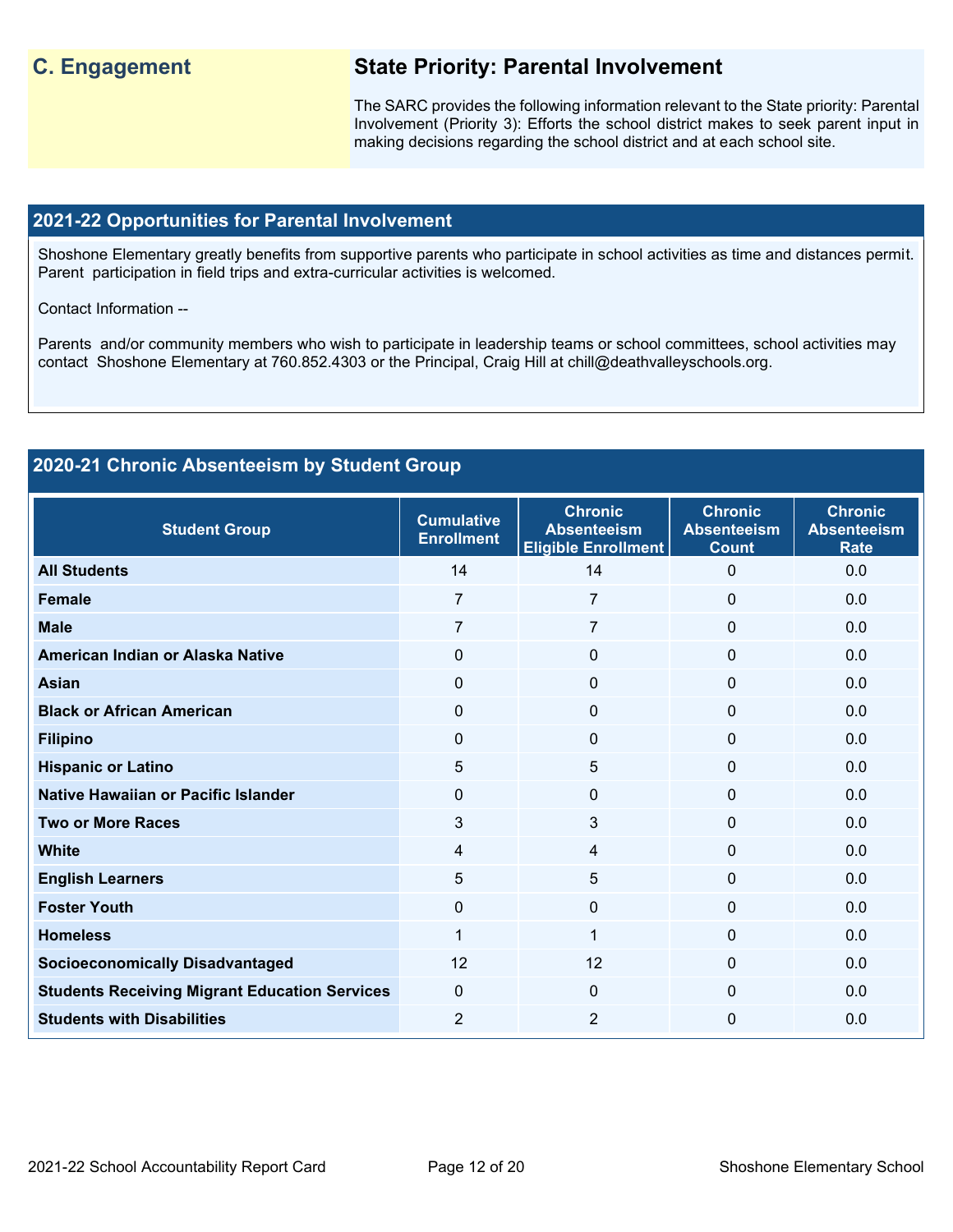## **C. Engagement State Priority: School Climate**

The SARC provides the following information relevant to the State priority: School Climate (Priority 6):

- Pupil suspension rates;
- Pupil expulsion rates; and
- Other local measures on the sense of safety

## **Suspensions and Expulsions**

This table displays suspensions and expulsions data collected between July through June, each full school year respectively. Data collected during the 2020-21 school year may not be comparable to earlier years of this collection due to differences in learning mode instruction in response to the COVID-19 pandemic.

| <b>Subject</b>     | <b>School</b><br>2018-19 | <b>School</b><br>2020-21 | <b>District</b><br>2018-19 | <b>District</b><br>2020-21 | <b>State</b><br>2018-19 | <b>State</b><br>2020-21 |
|--------------------|--------------------------|--------------------------|----------------------------|----------------------------|-------------------------|-------------------------|
| <b>Suspensions</b> | 0.00                     | 0.00                     | 0.00                       | 0.00                       | 3.47                    | 0.20                    |
| <b>Expulsions</b>  | 0.00                     | 0.00                     | 0.00                       | 0.00                       | 0.08                    | 0.00                    |

This table displays suspensions and expulsions data collected between July through February, partial school year due to the COVID-19 pandemic. The 2019-2020 suspensions and expulsions rate data are not comparable to other year data because the 2019-2020 school year is a partial school year due to the COVID-19 crisis. As such, it would be inappropriate to make any comparisons in rates of suspensions and expulsions in the 2019-2020 school year compared to other school years.

| <b>Subject</b>     | <b>School</b><br>2019-20 | <b>District</b><br>2019-20 | <b>State</b><br>2019-20 |
|--------------------|--------------------------|----------------------------|-------------------------|
| <b>Suspensions</b> | 0.00                     | 0.00                       | 2.45                    |
| <b>Expulsions</b>  | 0.00                     | 0.00                       | 0.05                    |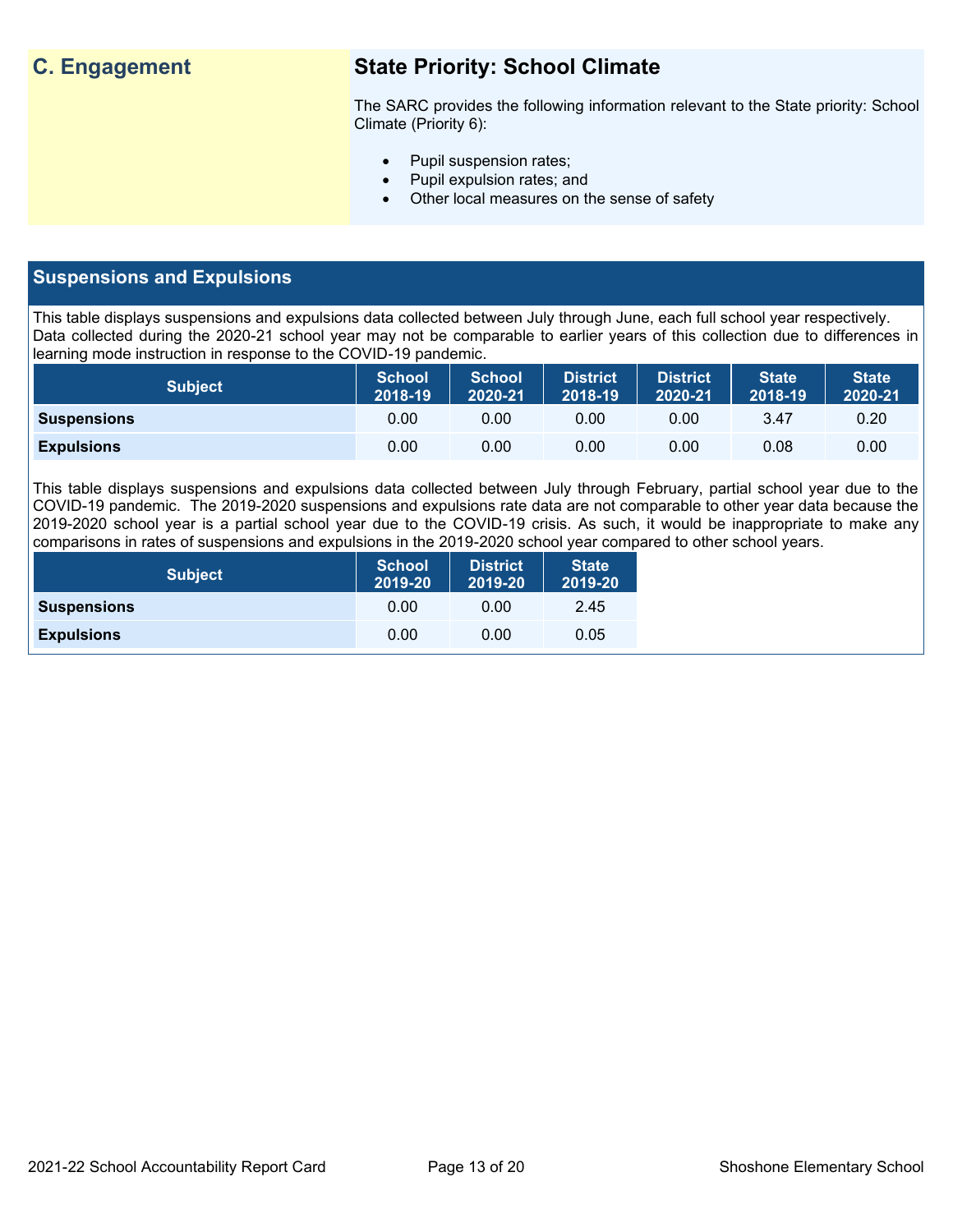### **2020-21 Suspensions and Expulsions by Student Group**

| <b>Student Group</b>                                 | <b>Suspensions Rate</b> | <b>Expulsions Rate</b> |
|------------------------------------------------------|-------------------------|------------------------|
| <b>All Students</b>                                  | 0.00                    | 0.00                   |
| <b>Female</b>                                        | 0.00                    | 0.00                   |
| <b>Male</b>                                          | 0.00                    | 0.00                   |
| American Indian or Alaska Native                     | 0.00                    | 0.00                   |
| <b>Asian</b>                                         | 0.00                    | 0.00                   |
| <b>Black or African American</b>                     | 0.00                    | 0.00                   |
| <b>Filipino</b>                                      | 0.00                    | 0.00                   |
| <b>Hispanic or Latino</b>                            | 0.00                    | 0.00                   |
| Native Hawaiian or Pacific Islander                  | 0.00                    | 0.00                   |
| <b>Two or More Races</b>                             | 0.00                    | 0.00                   |
| <b>White</b>                                         | 0.00                    | 0.00                   |
| <b>English Learners</b>                              | 0.00                    | 0.00                   |
| <b>Foster Youth</b>                                  | 0.00                    | 0.00                   |
| <b>Homeless</b>                                      | 0.00                    | 0.00                   |
| <b>Socioeconomically Disadvantaged</b>               | 0.00                    | 0.00                   |
| <b>Students Receiving Migrant Education Services</b> | 0.00                    | 0.00                   |
| <b>Students with Disabilities</b>                    | 0.00                    | 0.00                   |

## **2021-22 School Safety Plan**

Safety of students and staff is a primary concern of Shoshone Elementary. The school is always in compliance with all laws, rules, and regulations pertaining to hazardous materials and state earthquake standards. The School Site Safety plan was last reviewed and updated January, 2022 by the School Safety Committee and governing board. All revisions were communicated to the both the classified and certificated staff.

The school's disaster preparedness plan includes steps for ensuring student and staff safety during a disaster. Fire and disaster drills are conducted on a regular basis throughout the school year. At its January 19, 2021 board meeting a Covid Site Protection Plan was adopted which will be implemented immediately and be in force as students return to in school classes.

Students are supervised before and after school and at lunch by certificated and classified staff. There is a designated area for student drop off and pick up. All visitors are required to check in at the school office before visiting campus.

## **D. Other SARC Information Information Required in the SARC**

The information in this section is required to be in the SARC but is not included in the state priorities for LCFF.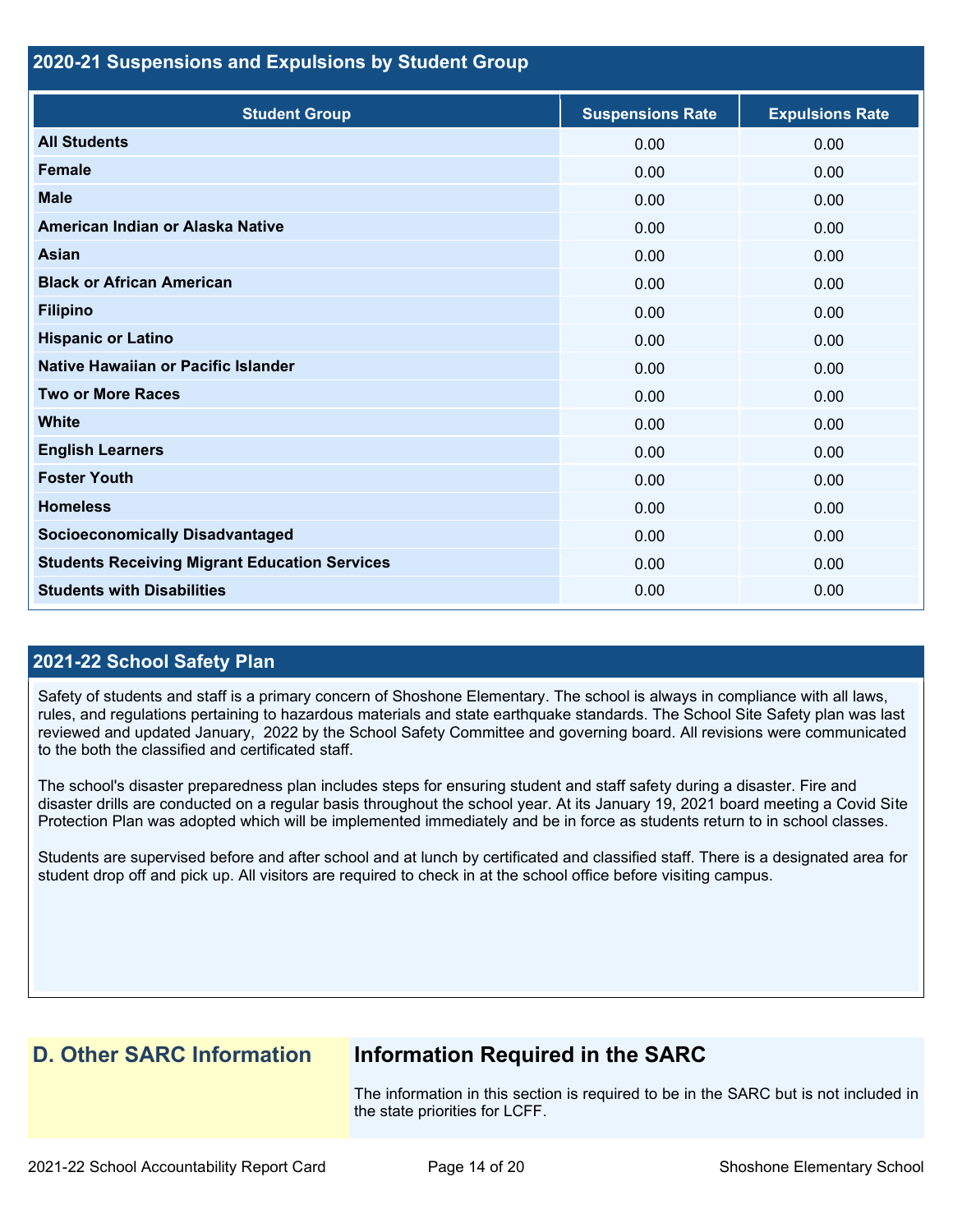## **2018-19 Elementary Average Class Size and Class Size Distribution**

This table displays the 2018-19 average class size and class size distribution. The columns titled "Number of Classes" indicates how many classes fall into each size category (a range of total students per class). The "Other" category is for multigrade level classes.

| <b>Grade Level</b> | Average<br><b>Class Size</b> | 1-20 Students | Number of Classes with   Number of Classes with   Number of Classes with<br>21-32 Students | 33+ Students |
|--------------------|------------------------------|---------------|--------------------------------------------------------------------------------------------|--------------|
| K                  | 4                            |               |                                                                                            |              |
|                    |                              |               |                                                                                            |              |
|                    | 2                            |               |                                                                                            |              |
|                    |                              |               |                                                                                            |              |
|                    |                              |               |                                                                                            |              |
|                    | 2                            |               |                                                                                            |              |
| 6                  | 2                            |               |                                                                                            |              |
| <b>Other</b>       | 3                            |               |                                                                                            |              |

## **2019-20 Elementary Average Class Size and Class Size Distribution**

This table displays the 2019-20 average class size and class size distribution. The columns titled "Number of Classes" indicates how many classes fall into each size category (a range of total students per class). The "Other" category is for multi-grade level classes.

| <b>Grade Level</b> | Average<br><b>Class Size</b> | 1-20 Students | Number of Classes with   Number of Classes with   Number of Classes with<br>21-32 Students | 33+ Students |
|--------------------|------------------------------|---------------|--------------------------------------------------------------------------------------------|--------------|
| N                  |                              |               |                                                                                            |              |
|                    | 4                            |               |                                                                                            |              |
|                    | 3                            |               |                                                                                            |              |
|                    | 2                            |               |                                                                                            |              |
|                    |                              |               |                                                                                            |              |
|                    |                              |               |                                                                                            |              |
|                    |                              |               |                                                                                            |              |

## **2020-21 Elementary Average Class Size and Class Size Distribution**

This table displays the 2020-21 average class size and class size distribution. The columns titled "Number of Classes" indicates how many classes fall into each size category (a range of total students per class). The "Other" category is for multi-grade level classes.

| <b>Grade Level</b> | <b>Average</b><br><b>Class Size</b> | 1-20 Students | Number of Classes with   Number of Classes with<br>21-32 Students | <b>Number of Classes with</b><br>33+ Students |
|--------------------|-------------------------------------|---------------|-------------------------------------------------------------------|-----------------------------------------------|
| <b>N</b>           | 4                                   |               |                                                                   |                                               |
|                    |                                     |               |                                                                   |                                               |
|                    | 3                                   |               |                                                                   |                                               |
|                    | 3                                   |               |                                                                   |                                               |
|                    |                                     |               |                                                                   |                                               |
|                    |                                     |               |                                                                   |                                               |
| 6                  |                                     |               |                                                                   |                                               |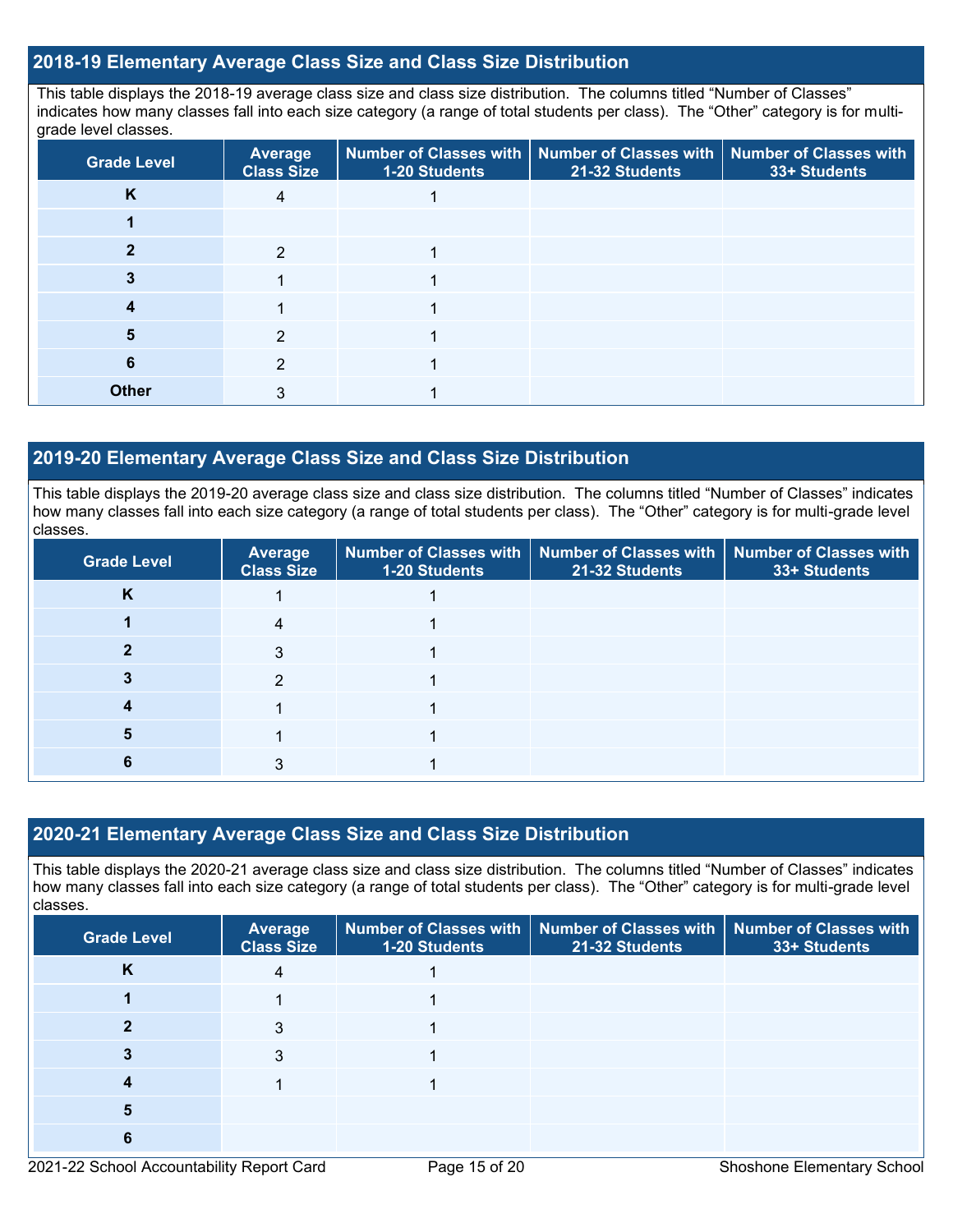## **2020-21 Ratio of Pupils to Academic Counselor**

This table displays the ratio of pupils to Academic Counselor. One full time equivalent (FTE) equals one staff member working full time; one FTE could also represent two staff members who each work 50 percent of full time.

| <b>Title</b>                        | <b>Ratio</b> |
|-------------------------------------|--------------|
| <b>Pupils to Academic Counselor</b> |              |

## **2020-21 Student Support Services Staff**

This table displays the number of FTE support staff assigned to this school. One full time equivalent (FTE) equals one staff member working full time; one FTE could also represent two staff members who each work 50 percent of full time.

| <b>Title</b>                                                         | <b>Number of FTE Assigned to School</b> |
|----------------------------------------------------------------------|-----------------------------------------|
| <b>Counselor (Academic, Social/Behavioral or Career Development)</b> | 0                                       |
| Library Media Teacher (Librarian)                                    | 0                                       |
| <b>Library Media Services Staff (Paraprofessional)</b>               | 0                                       |
| <b>Psychologist</b>                                                  | 0                                       |
| <b>Social Worker</b>                                                 | 0                                       |
| <b>Speech/Language/Hearing Specialist</b>                            | $\mathbf{0}$                            |
| <b>Resource Specialist (non-teaching)</b>                            | 0                                       |

## **2019-20 Expenditures Per Pupil and School Site Teacher Salaries**

This table displays the 2019-20 expenditures per pupil and average teach salary for this school. Cells with N/A values do not require data.

| Level                                                | <b>Total</b><br><b>Expenditures</b><br><b>Per Pupil</b> | <b>Expenditures</b><br><b>Per Pupil</b><br>(Restricted) |             | <b>Average</b><br><b>Teacher</b><br><b>Salary</b> |  |
|------------------------------------------------------|---------------------------------------------------------|---------------------------------------------------------|-------------|---------------------------------------------------|--|
| <b>School Site</b>                                   | \$31,940.13                                             | \$9,682.09                                              | \$22,258.04 | \$61,939                                          |  |
| <b>District</b>                                      | N/A                                                     | N/A                                                     | $---$       |                                                   |  |
| <b>Percent Difference - School Site and District</b> | N/A                                                     | N/A                                                     | $---$       | 2.1                                               |  |
| <b>State</b>                                         |                                                         |                                                         | \$8,444     | \$71,544                                          |  |
| <b>Percent Difference - School Site and State</b>    | N/A                                                     | N/A                                                     | 90.0        | $-14.4$                                           |  |

## **2020-21 Types of Services Funded**

Psychological and speech services are provided by independent contractors and, on occasion, the Inyo County Office of Education as well as "Tiny Eye" online speech and psychological services.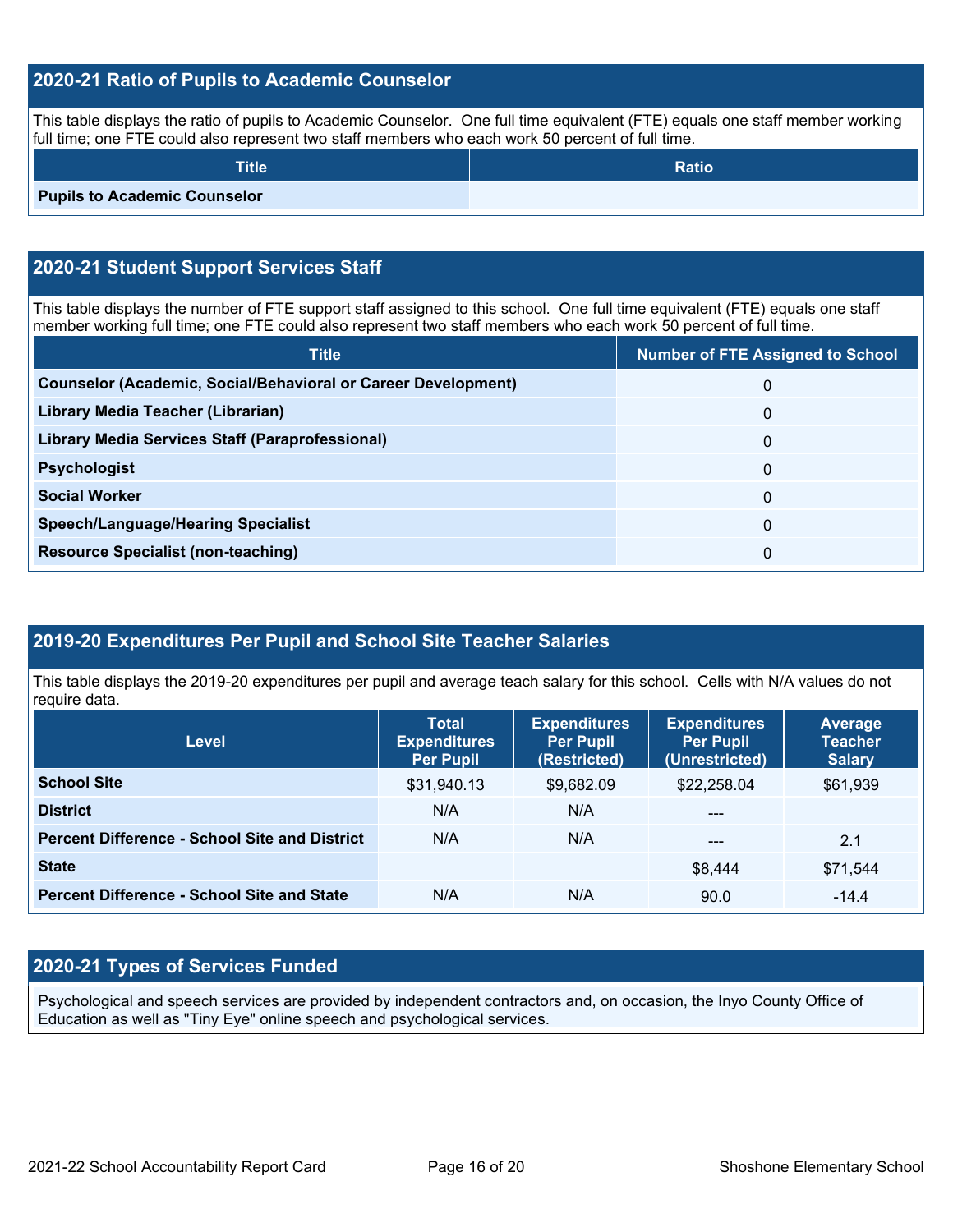## **2019-20 Teacher and Administrative Salaries**

This table displays the 2019-20 Teacher and Administrative salaries. For detailed information on salaries, see the CDE Certification Salaries & Benefits web page at [http://www.cde.ca.gov/ds/fd/cs/.](http://www.cde.ca.gov/ds/fd/cs/)

| Category                                             | <b>District</b><br><b>Amount</b> | <b>State Average</b><br>for Districts<br>in Same Category |
|------------------------------------------------------|----------------------------------|-----------------------------------------------------------|
| <b>Beginning Teacher Salary</b>                      |                                  | \$45,813                                                  |
| <b>Mid-Range Teacher Salary</b>                      |                                  | \$70,720                                                  |
| <b>Highest Teacher Salary</b>                        |                                  | \$93,973                                                  |
| <b>Average Principal Salary (Elementary)</b>         |                                  | \$111,613                                                 |
| <b>Average Principal Salary (Middle)</b>             |                                  | \$119,477                                                 |
| <b>Average Principal Salary (High)</b>               |                                  | \$120,270                                                 |
| <b>Superintendent Salary</b>                         |                                  | \$150,704                                                 |
| <b>Percent of Budget for Teacher Salaries</b>        | 18%                              | 29%                                                       |
| <b>Percent of Budget for Administrative Salaries</b> | 4%                               | 6%                                                        |

### **Professional Development**

Staff members build teaching skills and concepts by participating in many conferences and workshops throughout the year, then sharing their experiences and knowledge with district colleagues. The district dedicated 3 days to staff development annually for the past three years. Topics for staff development during the 2010-20 school year included: special education and related laws, curriculum development as well as the use and implementation of new technology.

Current focus is on implementation of Common Core, delivery of special education services and current trends and changes in California's educational system. Ongoing professional development has been enhanced by grant funded off site inservice programs.

This table displays the number of school days dedicated to staff development and continuous improvement.

| <b>Subject</b>                                                                  |  |  |
|---------------------------------------------------------------------------------|--|--|
| Number of school days dedicated to Staff Development and Continuous Improvement |  |  |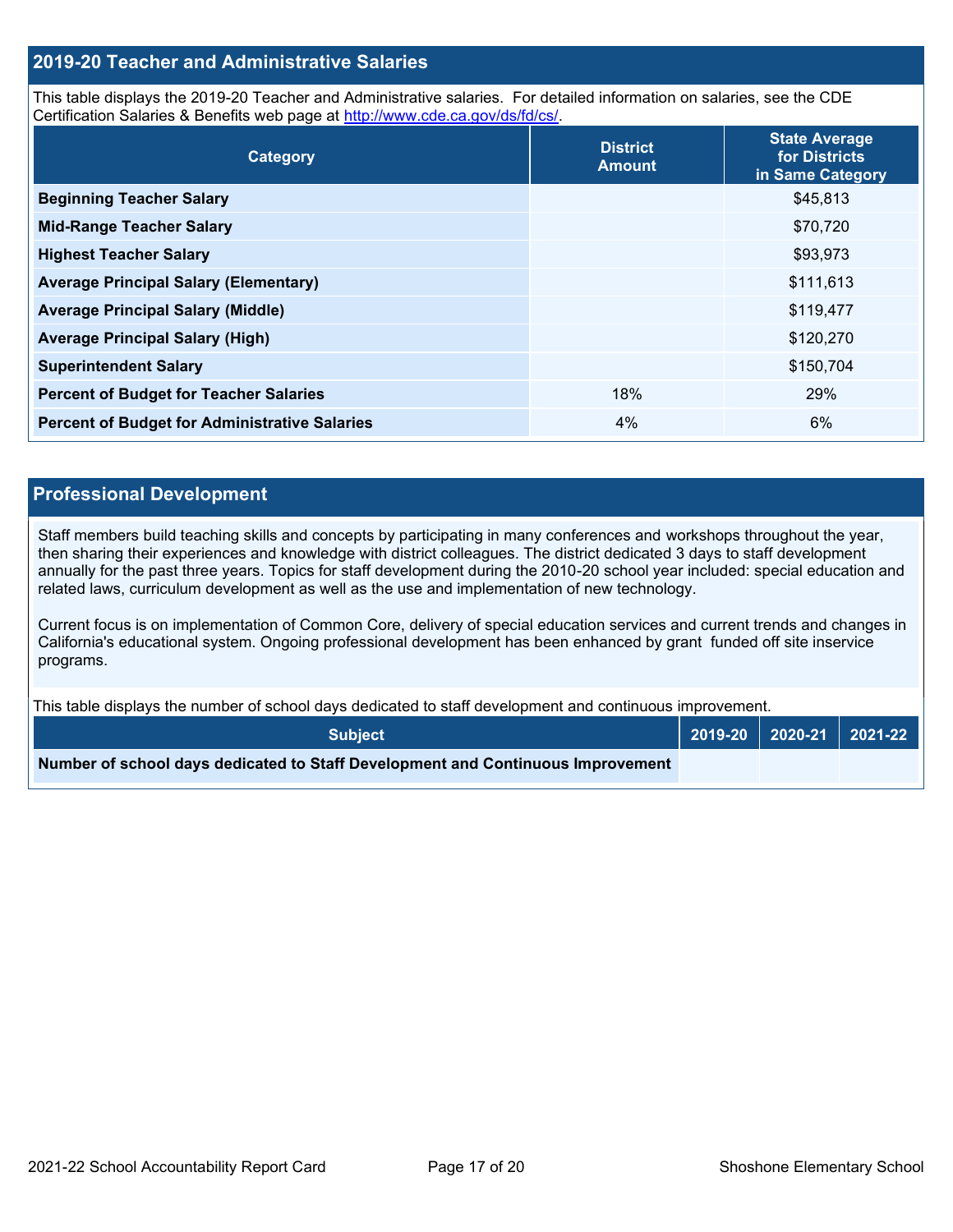# **Death Valley Unified School District 2020-21 Local Accountability Report Card (LARC) Addendum**

## **Local Accountability Report Card (LARC) Addendum**

**2020-21 Local Accountability Report Card (LARC) Addendum Overview**



On July 14, 2021, the California State Board of Education (SBE) determined that the California Department of Education (CDE) will use the SARC as the mechanism to conduct a one-time data collection of the LEA-level aggregate test results of all school's local assessments administered during the 2020–2021 school year in order to meet the federal Every Students Succeeds Act (ESSA) reporting requirement for the Local Educational Agency Accountability Report Cards (LARCs).

Each local educational agency (LEA) is responsible for preparing and posting their annual LARC in accordance with the federal ESSA. As a courtesy, the CDE prepares and posts the LARCs on behalf of all LEAs.

Only for the 2020–2021 school year and the 2020–2021 LARCs, LEAs are required to report their aggregate local assessments test results at the LEA-level to the CDE by populating the tables below via the SARC. These data will be used to meet the LEAs' federal requirement for their LARCs. Note that it is the responsibility of the school and LEA to ensure that all student privacy and suppression rules are in place when reporting data in Tables 3 and 4 in the Addendum, as applicable.

The tables below are not part of the SBE approved 2020–2021 SARC template but rather are the mechanism by which these required data will be collected from LEAs.

For purposes of the LARC and the following tables, an LEA is defined as a school district, a county office of education, or a direct funded charter school.

| <b>2021-22 District Contact Information</b> |                                      |  |  |  |
|---------------------------------------------|--------------------------------------|--|--|--|
| <b>District Name</b>                        | Death Valley Unified School District |  |  |  |
| <b>Phone Number</b>                         | $(760)$ 852-4303                     |  |  |  |
| Superintendent                              | Mr. Jim Copeland                     |  |  |  |
| <b>Email Address</b>                        | jcopeland@deathvalleyschools.org     |  |  |  |
| <b>District Website Address</b>             | deathvalleyschools.org               |  |  |  |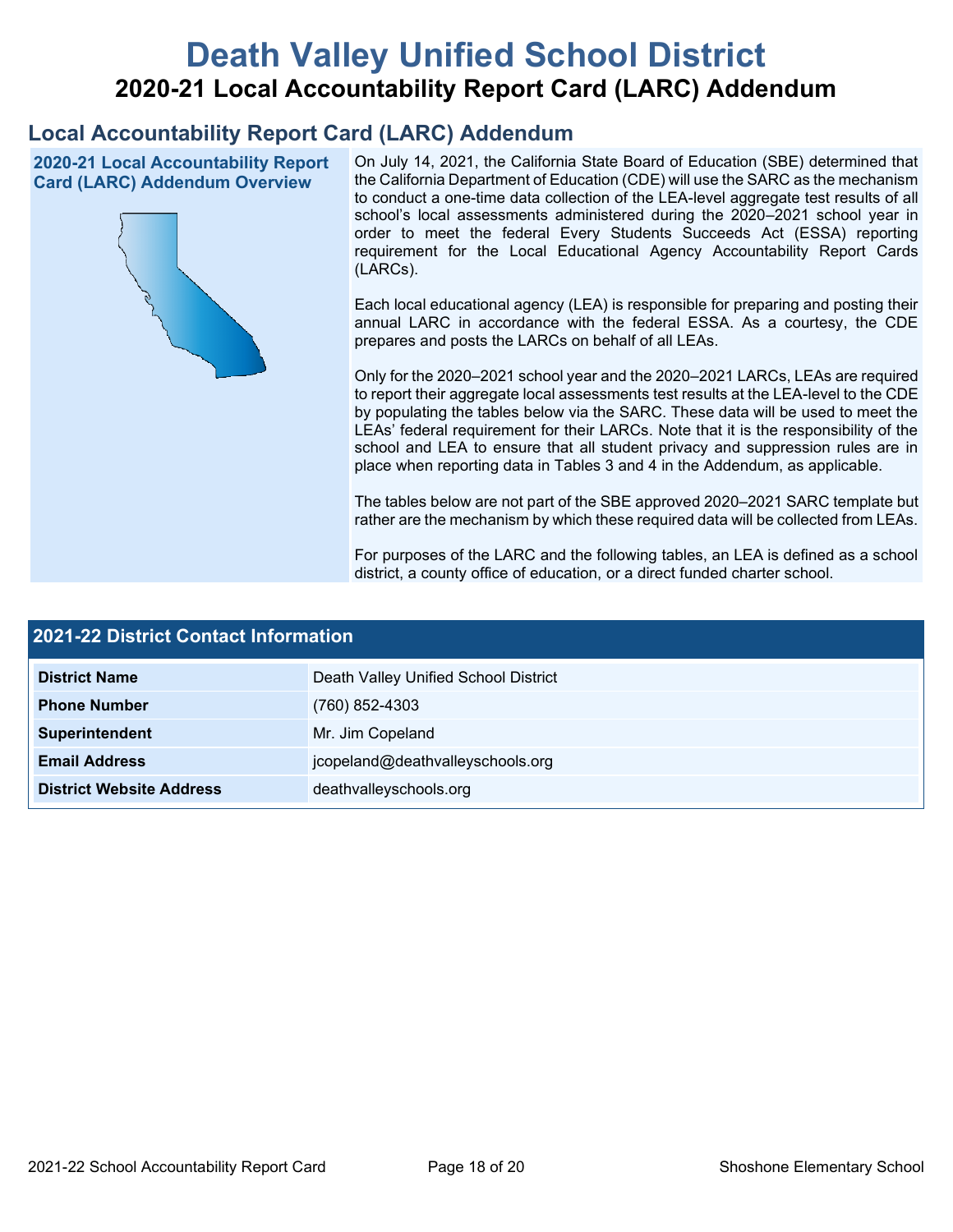## **2020-21 CAASPP Test Results in ELA by Student Group**

This table displays CAASPP test results in ELA by student group for students grades three through eight and grade eleven taking and completing a state-administered assessment. The CDE will populate this table for schools in cases where the school administered the CAASPP assessment. In cases where the school administered a local assessment instead of CAASPP, the CDE will populate this table with "NT" values, meaning this school did not test students using the CAASPP. See the local assessment(s) table for more information.

| <b>CAASPP</b><br><b>Student Groups</b>               | <b>CAASPP</b><br><b>Total</b><br><b>Enrollment</b> | <b>CAASPP</b><br><b>Number</b><br><b>Tested</b> | <b>CAASPP</b><br><b>Percent</b><br><b>Tested</b> | <b>CAASPP</b><br><b>Percent</b><br><b>Not Tested</b> | <b>CAASPP</b><br><b>Percent</b><br><b>Met or</b><br><b>Exceeded</b> |
|------------------------------------------------------|----------------------------------------------------|-------------------------------------------------|--------------------------------------------------|------------------------------------------------------|---------------------------------------------------------------------|
| <b>All Students</b>                                  | 11                                                 | 6                                               | 54.55                                            | 45.45                                                | $\overline{\phantom{a}}$                                            |
| <b>Female</b>                                        | --                                                 | --                                              | --                                               | --                                                   | --                                                                  |
| <b>Male</b>                                          | --                                                 | $\overline{\phantom{m}}$                        | --                                               | --                                                   | --                                                                  |
| American Indian or Alaska Native                     | 0                                                  | $\pmb{0}$                                       | $\mathbf 0$                                      | $\mathbf{0}$                                         | $\mathbf 0$                                                         |
| <b>Asian</b>                                         | $\mathbf 0$                                        | $\mathbf 0$                                     | $\mathbf{0}$                                     | $\Omega$                                             | $\mathbf{0}$                                                        |
| <b>Black or African American</b>                     | $\overline{\phantom{a}}$                           | $\overline{\phantom{a}}$                        | --                                               | $\overline{\phantom{a}}$                             | --                                                                  |
| <b>Filipino</b>                                      | $\mathbf 0$                                        | $\mathbf{0}$                                    | $\Omega$                                         | $\Omega$                                             | $\mathbf 0$                                                         |
| <b>Hispanic or Latino</b>                            | --                                                 | $\overline{\phantom{a}}$                        | --                                               | $\sim$                                               | --                                                                  |
| <b>Native Hawaiian or Pacific Islander</b>           | $\Omega$                                           | $\mathbf 0$                                     | $\mathbf{0}$                                     | $\mathbf{0}$                                         | $\mathbf 0$                                                         |
| <b>Two or More Races</b>                             | --                                                 | $-$                                             | --                                               | $-$                                                  | --                                                                  |
| <b>White</b>                                         | $\overline{a}$                                     | --                                              | --                                               | --                                                   | --                                                                  |
| <b>English Learners</b>                              | $- -$                                              | --                                              |                                                  |                                                      | --                                                                  |
| <b>Foster Youth</b>                                  | $\Omega$                                           | $\mathbf 0$                                     | $\mathbf{0}$                                     | $\Omega$                                             | $\mathbf{0}$                                                        |
| <b>Homeless</b>                                      | --                                                 | --                                              | --                                               | --                                                   |                                                                     |
| <b>Military</b>                                      | $\Omega$                                           | $\mathbf 0$                                     | $\mathbf{0}$                                     | 0                                                    | $\Omega$                                                            |
| <b>Socioeconomically Disadvantaged</b>               | --                                                 | --                                              | --                                               |                                                      | --                                                                  |
| <b>Students Receiving Migrant Education Services</b> | $\Omega$                                           | $\mathbf 0$                                     | $\Omega$                                         | $\Omega$                                             | 0                                                                   |
| <b>Students with Disabilities</b>                    | $\overline{a}$                                     | $\overline{\phantom{m}}$                        | --                                               | --                                                   | --                                                                  |